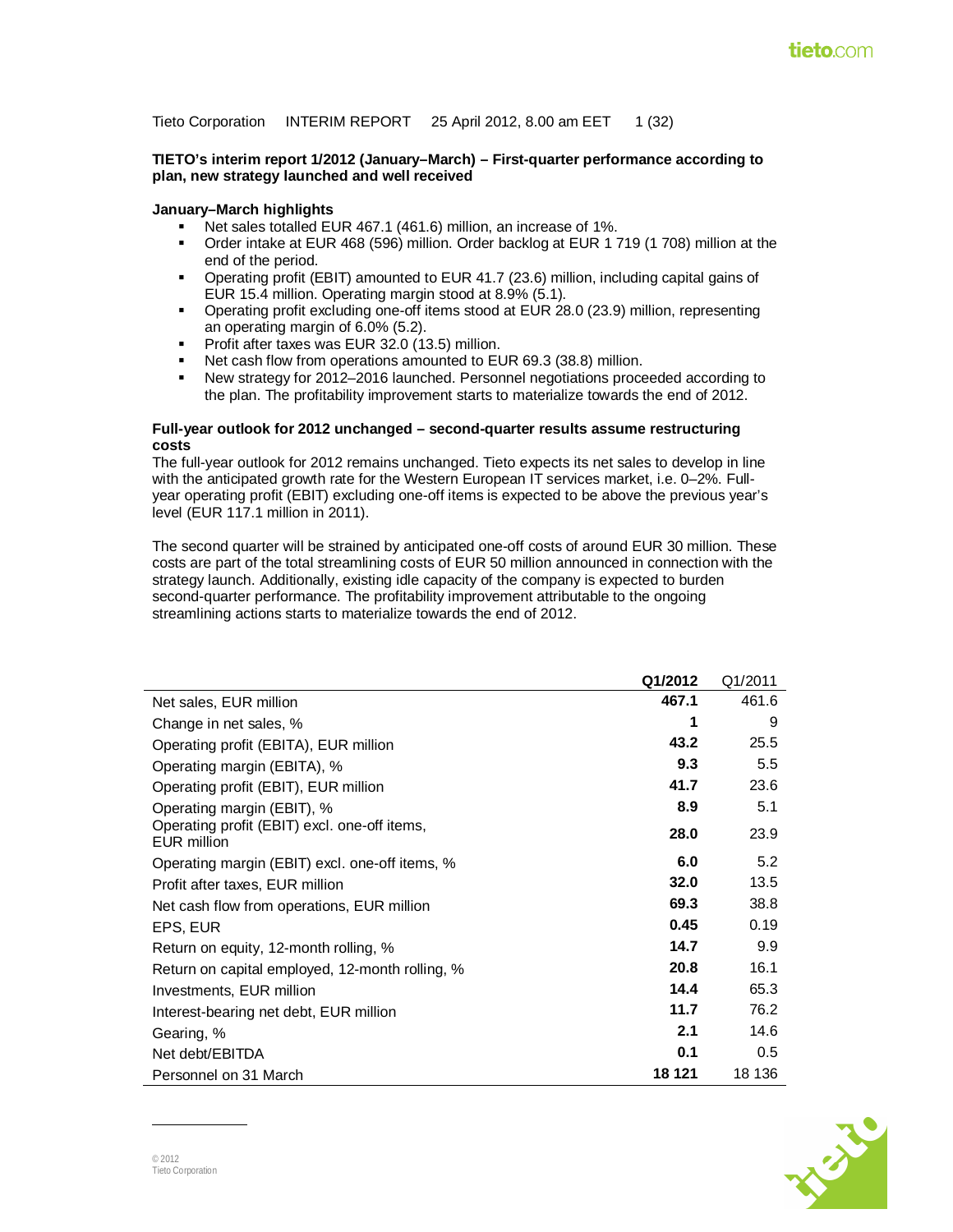#### **Kimmo Alkio**, President and CEO:

"The first-quarter performance was well in line with our short-term plans and this has given us a good start for the year. Our operating profit was boosted by a capital gain related to the divestment of financial services products business in the UK, while the underlying profitability also improved from the previous year.

We are placing extensive emphasis on implementing our operational priorities for 2012. Quality consistency is our number one priority across all services. I'm pleased to see initial signs of improving visibility to our customers service experience across Tieto. Importantly, we have also initiated customer specific innovation forums in our core markets to drive new services and user experiences – such as new consumer applications across numerous industries.

Our recently launched strategy plays an important role in setting new direction for the company. The choices in our strategy provide for inspiring opportunities in our chosen industries and markets. In the initial stages of implementation we are naturally challenged with the restructuring activities taking place during 2012.

Based on positive customer and employee feedback on the renewed direction, we are confident to begin the strategy implementation. Our expanded service offering and sharpened geographical focus coupled with the cost competitiveness programme are anticipated to improve operating profit as from the second half of 2012."

#### **MARKET DEVELOPMENT**

The macroeconomic outlook in Northern Europe and the IT services market in Tieto's core countries have remained relatively stable. Industry analysts estimate that the IT services market in Western Europe will grow by 0–2% in 2012, with growth mainly coming from IT outsourcing.

The recent increase in spending in software gives an indication of stabilizing business conditions for the IT services sector later in 2012. New development projects focus on enhanced customer service and better management of sales channels. Growing use of IT is currently driven by cloud computing and new ways of consuming IT via mobile devices and applications as customers are transforming their businesses operations by adopting digitalized processes and mobile environments.

Companies are actively developing their ICT infrastructure and application environments. Applications and ICT infrastructure are increasingly moving towards web-based scalable delivery models. Many businesses are taking a hybrid approach to cloud services, i.e. combining cloud services with a variety of legacy systems that continue to support mission-critical processes. As reducing the cost of IT is still on customers' agendas, the outsourcing of ICT infrastructure, application management and business processes is expected to remain the strongest area.

Nordic customers have become more receptive to the use of offshore resources due to the pressure to cut costs. Since local European IT service providers still enjoy the benefits of having greater customer closeness as well as language and cultural affinity, their volumes are expected to see further growth. However, offshore competition has led to continued price pressure in basic services, keeping margins at a low level. Prices of high value added services are stable or slightly rising. As a result, IT service vendors are seeking to improve margins by increasing offshoring, industrializing their service provision and selling more high value added services.

Business intelligence, unified communications and both cloud and mobility solutions are key themes driving demand for IT services. In the manufacturing sector, demand is expected to grow, although at a slower pace than in 2011. Demand is based on the need to cut costs and improve business processes and service deliveries. In the healthcare sector, there is a need to renew service production models to reconcile increasing service demand with the declining workforce but at the same time, some projects might be postponed due to budget cuts in the

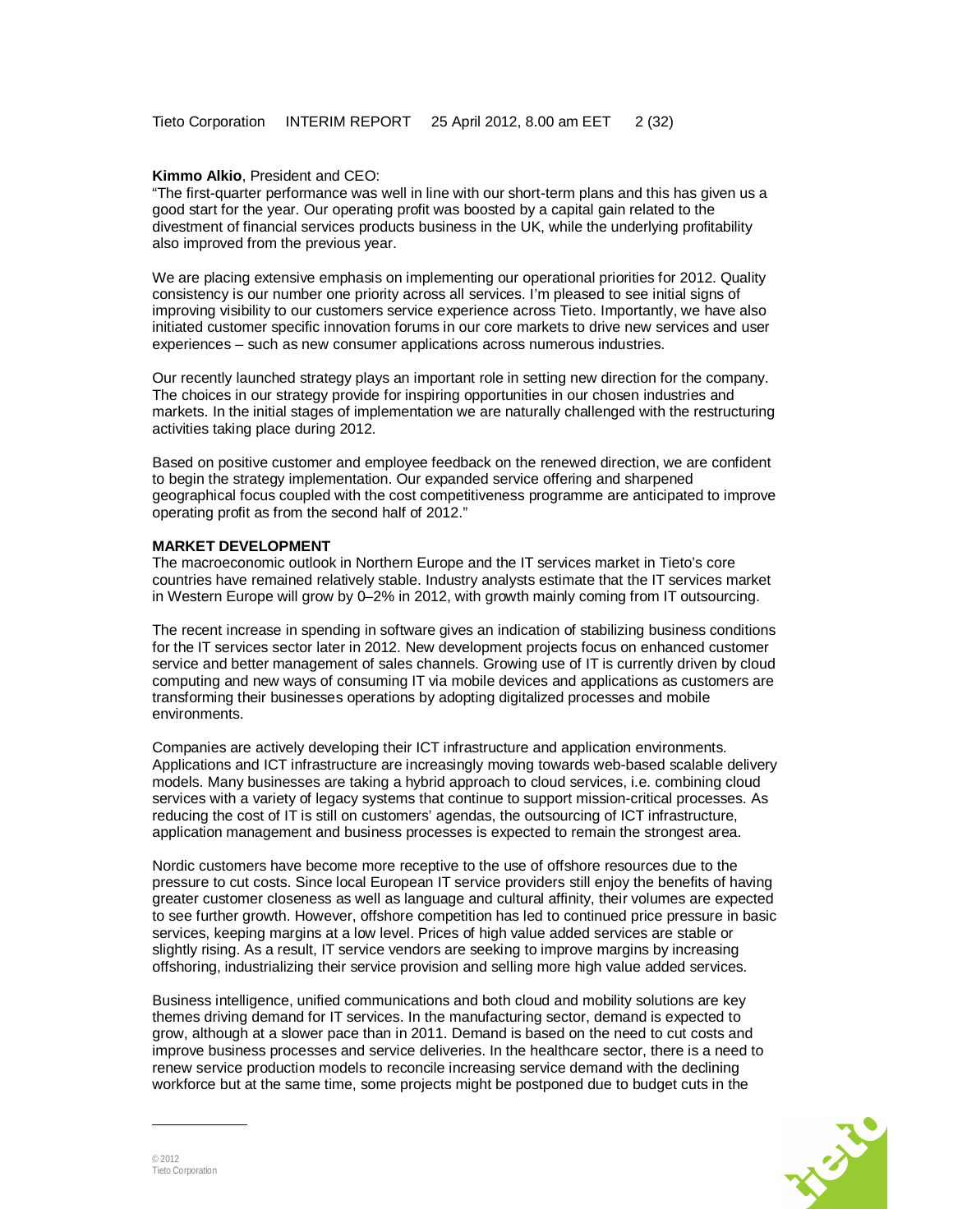Tieto Corporation INTERIM REPORT 25 April 2012, 8.00 am EET 3 (32)

public sector. The Norwegian energy sector is strong due to the start of the procurement process for advanced metering infrastructure.

In the finance sector, customers are still cautious and focusing only on their ongoing and most important projects and tend to revamp existing applications instead of replacing them. On the other hand, the need to cut spending and to harmonize existing IT systems maintains high interest in outsourcing. Growth in this sector is also driven by the need for regulatory compliance and transparency across processes as well as the launch of new services supporting digital customership.

The telecom R&D market is affected by R&D budget cuts made by some vendors. The market for mobile devices is turbulent due to fierce competition between device manufacturers seeking to gain market share and launch attractive new products with the latest technology platforms. In the network equipment manufacturers segment, the main driver is the increase in wireless traffic. However, as there is strong cost pressure from Asian competitors, innovativeness and productivity combined with cost efficiency have remained two of the key drivers for telecom R&D. Some R&D service providers are currently pricing their services aggressively to defend their position.

In **Finland and the Baltic countries**, the IT services market is stable. The Finnish IT services market is expected to grow by around 2% in 2012. In the public sector, the expected decrease in IT spending has not materialized, but the market outlook for 2012 is positive as productivity improvements will be sought from ICT development and outsourcing. The demand in the healthcare sector has remained at a healthy level as well.

In **Scandinavia**, growth of the Swedish IT market is estimated to slow down to less than 2% in 2012, mainly due to cost cutting and prolonged decision-making. Healthy demand for IT services is expected to continue in the public and energy sectors. Within some specialist areas, there are shortages of key competences. Fierce competition puts pressure on prices in basic services, particularly in large centralized procurement processes. In Norway, the IT market has remained active, fuelled by the energy sector in which advanced metering infrastructure is the growth driver. The Danish market is expected to remain weak.

In **Central Europe & Russia**, the outlook for 2012 is uncertain and tends to differ from country to country. In Germany, growth in demand is anticipated to be in line with the Western European IT services market. In Poland and Russia, the market is expected to grow by 4–5% during 2012.

#### **COMPANY STRATEGY**

In March, Tieto revised its strategy for 2012–2016. The company will build its competitiveness and future growth through industry expertise, geographical focus and simplified operations.

Tieto will expand its capabilities to cover full IT lifecycle services by investing in Consulting and System Integration (CSI). The company aims to increase the share of CSI revenue from the current level of less than 20% to over 25% of total revenues towards the end of the strategy period. In March, Tieto appointed Henrik Sund as the head of the CSI business.

Within the current core market, the Nordic countries, expansion builds on the company's strong position in Finland and Sweden. The company has decided to revisit its expansion strategy outside the current core market. Tieto seeks to continue operations in countries or expand to markets where the company has the potential to be among the Top 3 vendors, has the ability to provide full IT lifecycle services and sees a strong fit with its industry offerings. Countries where the long-term outlook for EBIT is less than the company's 10% target will be optimized for profitability and evaluated for potential exit. During the first quarter, Tieto agreed to divest its financial services products business based in the UK and its Danish unions business. Product Engineering Services (PES) will pursue global opportunities.

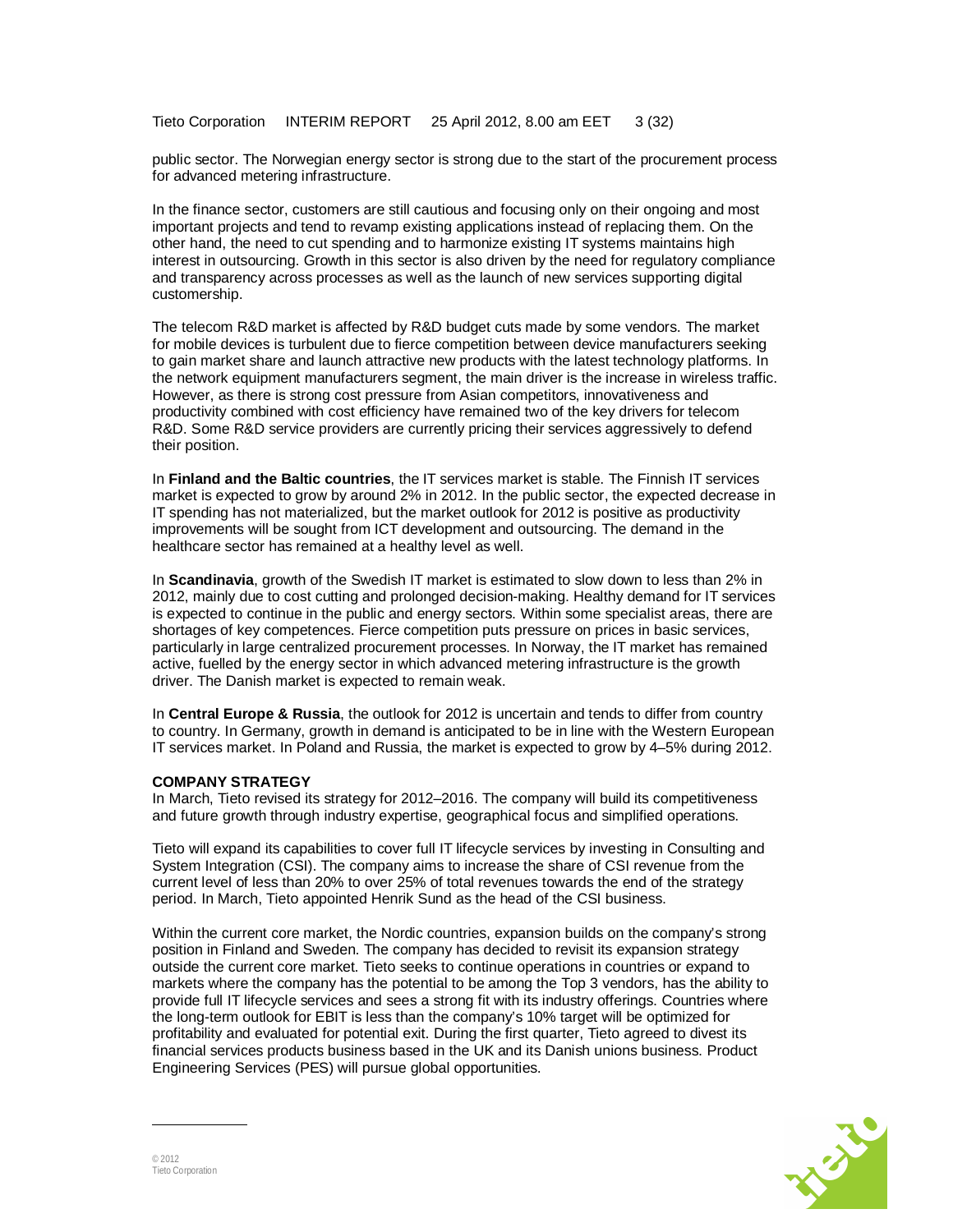Tieto Corporation INTERIM REPORT 25 April 2012, 8.00 am EET 4 (32)

#### **COMPETITIVE COST STRUCTURE**

In order to improve profitability and price competitiveness, Tieto will drive actions to simplify its operations and achieve a competitive cost structure with a view to achieving annualized net savings of EUR 50 million by 2014.

Improving price competitiveness requires reduction of overhead costs and increased productivity across the company. Tieto has started Group-wide actions to reduce non-customer-centric work, cut overlapping tasks and improve productivity. Additionally, the utilization rate is at an unsatisfactory level in some businesses. The personnel negotiations are expected to lead to a reduction of about 1 300 employees of which close to 500 in Finland, close to 300 in Sweden and around 500 in other countries.

Personnel negotiations are proceeding according to the plan. The reduction of overhead costs is anticipated to account for close to half of the targeted net savings and the planned redundancies in businesses with a low utilization rate for slightly over half. Redundancies will mainly be implemented during 2012 and around one fourth of the targeted savings are anticipated to materialize towards the end of 2012. The full-year operating profit for 2014 is expected to see the full effect of the actions.

One-off costs related to the planned streamlining actions are estimated at around EUR 50 million. The total amount will be specified during the negotiations. Tieto estimates that it will book around EUR 30 million of the costs during the second quarter, and the remaining part of around EUR 20 million during the second half of the year. The costs will be booked in personnel costs and the cash flow effect is expected to materialize mainly in the second half of 2012.

The one-off costs are partly offset by capital gains of EUR 15.4 million related to the divestment of the financial services products business in the UK, which Tieto booked in the first-quarter results.

#### **ORDER BACKLOG**

The order backlog, which only comprises services ordered with binding contracts, is solid. At the end of the period, the backlog amounted to EUR 1 719 (1 708) million. In total, 50% (47) of the backlog is expected to be invoiced during 2012. First-quarter book-to-bill stood at 1.0.

#### **FINANCIAL PERFORMANCE IN JANUARY–MARCH**

First-quarter net sales rose by 1% and amounted to EUR 467.1 (461.6) million, mainly driven by good growth in the Finland and the Baltic countries segment. Also net sales in Central Europe and Russia experienced healthy growth. Currency fluctuations did not have any material impact on growth. Sales growth was curbed by negative development in telecom R&D.

First-quarter operating profit (EBIT) amounted to EUR 41.7 (23.6) million, representing a margin of 8.9% (5.1). Operating profit includes EUR 15.4 million in capital gains related to the divestment of the financial services products business in the UK. Additionally, Tieto booked EUR 0.5 million in impairment related to the divestment of the Danish unions business and EUR 1.2 (0.3) million in one-off costs, mainly related to the personnel negotiations initiated in the Product Engineering Solutions business line in February. Operating profit excluding one-off items stood at EUR 28.0 (23.9) million, or 6.0% (5.2) of net sales.

The profitability improvement of the underlying business (operating profit excl. one-off items) was supported by the positive impact of offshoring. The external purchases, including subcontracting, decreased by around EUR 4 million. On the other hand, improvement was curbed by rising personnel expenses. Personnel expenses excluding restructuring costs rose by 3%, mainly due to salary increases and bonus accruals. Additionally, weak demand in telecom R&D had a negative impact on the utilization rate in Product Engineering Solutions. This development is expected to continue through the second quarter.

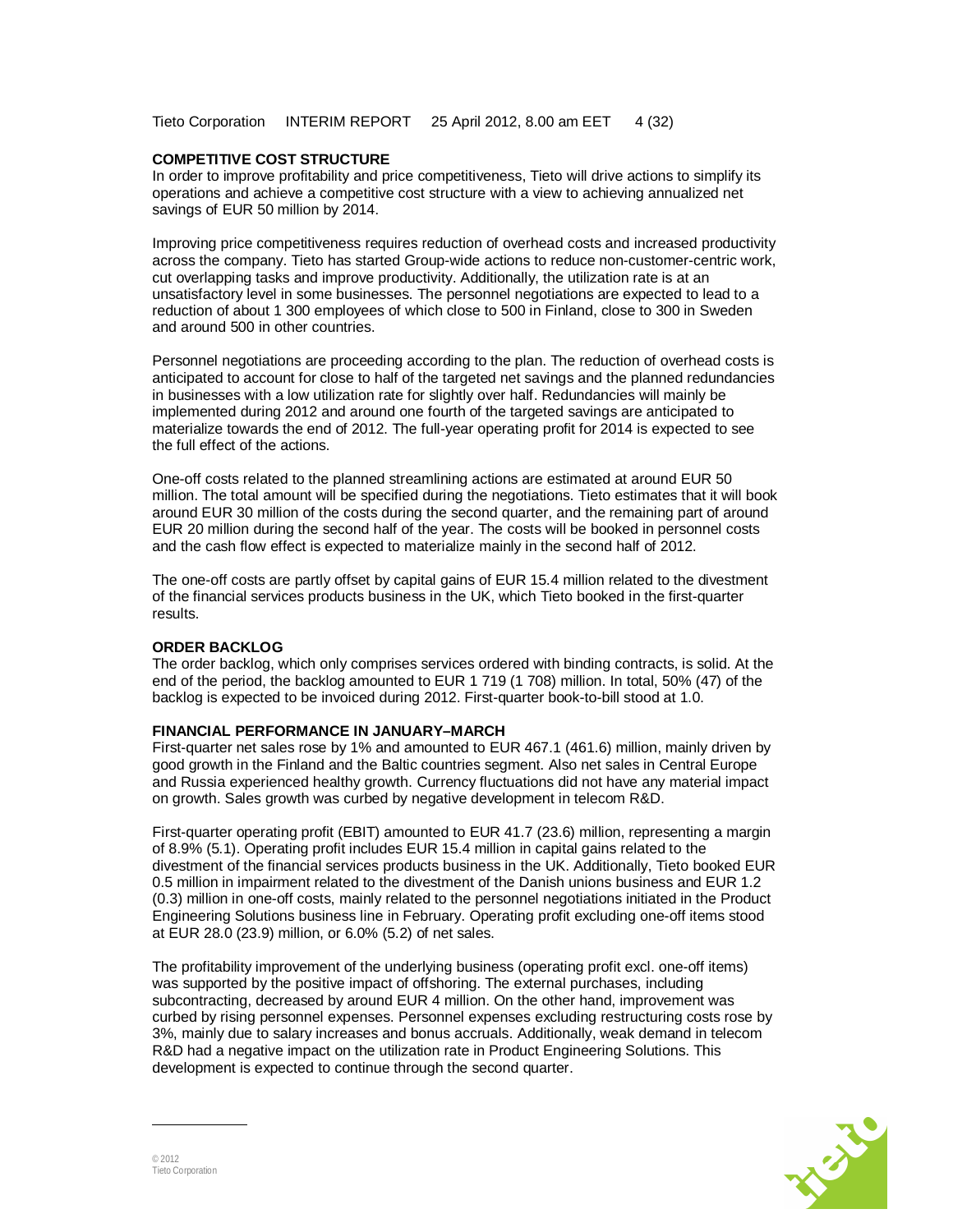Depreciation amounted to EUR 20.7 (22.9) million. The decrease in depreciation is mainly due to accelerated depreciation of capitalized leased assets during the first quarter. Net financial expenses stood at EUR 2.1 (2.0) million in the first quarter. Net interest expenses were EUR 1.4 (0.9) million and net losses from foreign exchange transactions EUR 0.5 (0.9) million. Other financial income and expenses amounted to EUR 0.2 (0.2) million.

First-quarter earnings per share (EPS) totalled EUR 0.45 (0.19).

### **Financial performance by market unit**

|                                  | <b>Net sales</b><br>Q1/2012,<br><b>EUR million</b> | Net sales<br>Q1/2011,<br><b>EUR million</b> | Change,<br>% | Operating<br>margin<br>Q1/2012,<br>% | Operating<br>margin<br>Q1/2011, % |
|----------------------------------|----------------------------------------------------|---------------------------------------------|--------------|--------------------------------------|-----------------------------------|
| Finland and the Baltic countries | 193                                                | 184                                         | 5            | 9.0                                  | 7.3                               |
| Scandinavia                      | 141                                                | 141                                         | 0            | 3.9                                  | 3.7                               |
| Central Europe & Russia          | 34                                                 | 31                                          |              | $-12.5$                              | $-15.9$                           |
| <b>Global Accounts</b>           | 175                                                | 190                                         | -8           | 17.3                                 | 8.1                               |
| Group elimination                | -75                                                | $-85$                                       |              |                                      |                                   |
| Total                            | 467                                                | 462                                         | 1            | 9.0                                  | 5.1                               |

Quarterly operating profit excluding one-off items by segment is presented in the tables section at the end of this report.

In **Finland and the Baltic countries**, all customer sectors saw growth and net sales rose by 5%. The healthcare and welfare sector, which enjoyed good development in industry-specialized solutions, saw strong growth, as did the retail and industrial manufacturing sectors and the telecom operators segment. Development in the public sector remained positive despite the earlier expectations of a fading outlook. First-quarter operating profit amounted to EUR 17.3 (13.4) million, or 9.0% (7.3) of net sales. Profitability improved due to higher net sales coupled with improved productivity.

In **Scandinavia**, net sales remained at the previous year's level. Good performance in Norway continued, especially in the energy sector, but sales in the retail and public sectors in Sweden also continued to grow. Sales to the Swedish media sector saw good growth, mainly due to the large agreement concluded in the fourth quarter. Operating profit amounted to EUR 5.5 (5.2) million, or 3.9% (3.7) of net sales. Operating profit included EUR 0.5 million in impairment related to the divestment of the Danish unions business and EUR 0.2 million in one-off costs. Operating profit excluding one-off items stood at EUR 6.2 (5.2) million, or 4.4% (3.7) of net sales.

Tieto booked costs and provisions related to the data centre incident in Sweden in its fourthquarter business expenses. The final outcome is subject to the completion of negotiations between Tieto and its customers, suppliers and insurance providers. By the end of the first quarter, expenses related to the service break have been in line with the provisions made. No new provisions were booked during the first quarter.

In **Central Europe & Russia**, net sales grew by 7%. The market unit concluded several agreements with new customers, mainly in Germany, Holland and Poland. Operating profit amounted to EUR -4.2 (-5.0) million, or -12.5% (-15.9) of net sales. Profitability in Germany and Russia remained unsatisfactory. To address weak performance, Tieto is reviewing the scope of operations in these countries as part of the ongoing streamlining actions. In Russia, a profit improvement programme is ongoing.

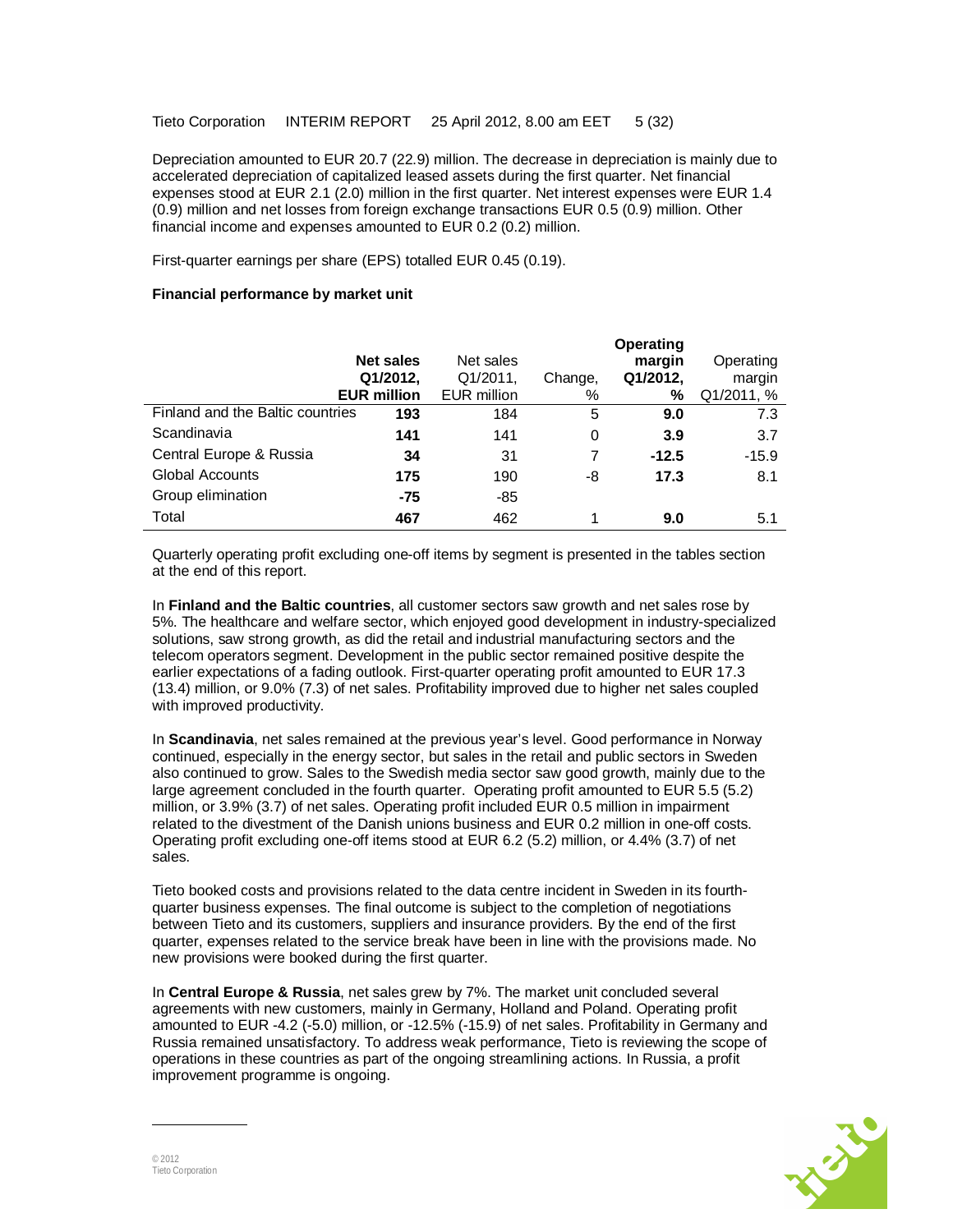In **Global Accounts**, net sales declined by 8%. The strategy realignment of one key telecom customer has led to lower volumes in R&D services for mobile devices. Additionally, net sales are strained by price erosion and cost-savings actions launched by some large customers. Firstquarter operating profit amounted to EUR 30.2 (15.4) million, or 17.3% (8.1) of net sales. Operating profit includes EUR 15.4 million in capital gains related to the divestment of the financial services products business in the UK and EUR 0.8 million in one-off costs. Operating profit excluding one-off items remained at the previous year's level and amounted to EUR 15.6 (15.4) million, or 8.9% (8.1) of net sales.

The Global Accounts segment includes approximately 20 accounts, sales offices in Italy, Spain, the UK and the USA/Canada as well as the offshore countries China, the Czech Republic and India.

### **Customer sales by business line**

| transier of businesses between the business imes at the beginning of ZOTZ. | <b>Customer sales</b><br>Q1/2012,<br><b>EUR million</b> | Customer sales<br>Q1/2011,<br>EUR million | Change, % |
|----------------------------------------------------------------------------|---------------------------------------------------------|-------------------------------------------|-----------|
| <b>Industry Solutions</b>                                                  | 143                                                     | 130                                       | 10        |
| <b>Enterprise Solutions</b>                                                | 72                                                      | 67                                        |           |
| Managed Services and<br>Transformation                                     | 172                                                     | 172                                       |           |
| <b>Product Engineering</b><br>Solutions                                    | 81                                                      | 92                                        | $-12$     |
| Total                                                                      | 467                                                     | 462                                       |           |

The comparison figures for 2011 have changed from the figures published for 2011 due to the transfer of businesses between the business lines at the beginning of 2012.

In **Industry Solutions**, demand for product-based solutions and consulting remained solid and growth continued at a healthy level. Growth was strongest in the healthcare and welfare sector. The energy sector continued to grow as well, boosted by good demand for Tieto's solution for hydrocarbon management in the oil & gas segment and for the solution for advanced metering in the utilities segment. Profitability improved from the corresponding quarter of 2011.

In **Enterprise Solutions**, demand remained strong. Digitalization of business processes and the need to develop cost-efficient ways to interact with customers are two of the key growth drivers. This trend is particularly visible in the public sector in Finland and Sweden. Order intake was also strong in the SAP area in Finland. Profitability remained at a satisfactory level.

In **Managed Services and Transformation**, customer sales remained at the previous year's level in spite of price competition. Finland was the strongest performing market. Thanks to higher productivity and lower quality costs, first-quarter operating profit improved from the corresponding quarter of 2011.

In **Product Engineering Solutions**, sales were down, mainly due to the strategy realignment of one key customer in the mobile device manufacturers' segment. Sales to the network equipment manufacturers' segment were also down due to the downscaling of operations in Germany. However, the company has recently won important Android cases that are expected to enhance its position in Android and embedded Linux ecosystems. Profitability weakened in the first quarter.

### **CASH FLOW AND FINANCING**

First-quarter net cash flow from operations, including the decrease of EUR 16.6 (0.2) million in net working capital, amounted to EUR 69.3 million (38.8).

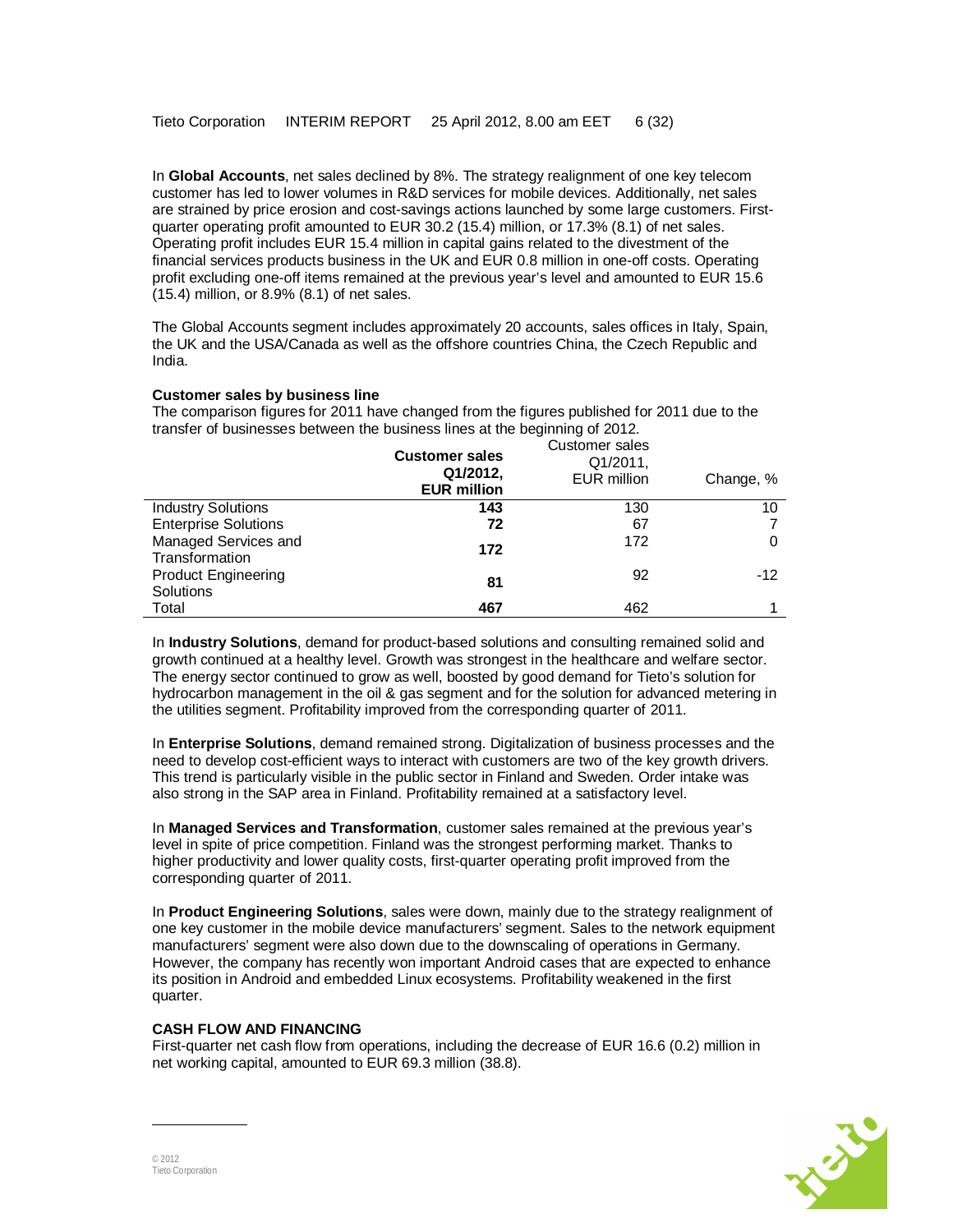Tieto Corporation INTERIM REPORT 25 April 2012, 8.00 am EET 7 (32)

Tax payments were EUR 6.4 million positive due to a refund in Finland (negative 7.9 million).

Payments for acquisitions totalled EUR 0.3 (0.5) million and divestments amounted to EUR 17.7 (0.0) million.

The equity ratio was 44.7% (43.3). Gearing decreased to 2.1% (14.6). Net debt totalled EUR 11.7 (76.2) million, including EUR 173.2 million in interest-bearing debt, EUR 6.2 million in finance lease liabilities, EUR 4.8 million in finance lease receivables and EUR 162.9 million in cash and cash equivalents.

The interest-bearing long-term debt includes a EUR 100 million bond, maturing in December 2013. The syndicated revolving credit facility of EUR 100 million maturing in May 2016 was not in use and there were no commercial papers issued under the EUR 250 million commercial paper programme at the end of March. The bond of EUR 50 million (private placement) will mature in July 2012 and it is reported as a short-term interest-bearing liability. Other long-term interest-bearing loans of EUR 10.2 million and short-term interest-bearing loans of EUR 13.1 million were mainly related to an agreement for mainframes and software.

#### **INVESTMENTS**

First-quarter investments totalled EUR 14.4 (65.3) million. Capital expenditure accounted for EUR 14.2 (65.3) million. Investments in shares in the first quarter were EUR 0.2 million.

#### **BUSINESS TRANSACTIONS AND MAJOR AGREEMENTS IN JANUARY–MARCH**

In February, Tieto agreed to sell its financial services products business based in the UK to Sopra Group, a leading global technical consulting company. Net sales of the divested business amounted to EUR 22 million in 2011. Tieto has booked capital gains of EUR 15.4 million in its first-quarter results.

In March, Tieto agreed to divest its Danish unions business to Netcompany, a leading IT solutions and consulting company in Denmark. In 2011, net sales of the divested business amounted to EUR 5.4 million. The divestment does not have any material financial impact on Tieto. At the end of 2011, the total number of personnel in Denmark was around 130, of which the Danish unions business currently employs 36 people.

In January, Helsinki Region Transport (HSL/HRT) selected Tieto as the supplier of its new ticket and information system. The contract, expected to be signed later during 2012, covers the delivery of the ticket and information system as well as support and maintenance services for a period of five years. The total contract value including the delivery and five years of support and maintenance is approximately EUR 90 million. The contract is not included in the quarter-end order backlog.

In March, Tieto and Nokia Siemens Networks signed an agreement on the outsourcing of part of the maintenance, technical support and R&D for Nokia Siemens Networks' mobile network Operations Support System (OSS) and Subscriber Data Management (SDM) activities in Finland. As part of the outsourcing, approximately 240 employees who are working primarily in R&D in Tampere and Espoo will also transfer to Tieto as existing employees.

Additionally, Tieto signed several midsized and smaller agreements during January–March. For example, the company concluded agreements with Ilmarinen (IT development project), Sodexo (renewal of ICT Infrastrucuture services), WIPAK (SAP project), Statens Servicecenter (ICT infrastructure services), Asfinag (SAP consulting), Continental (R&D services) and Telefonica (technology consulting).

#### **PERSONNEL**

The number of full-time employees amounted to 18 121 (18 136) at the end of March. Tieto has actively been increasing its resources in global delivery centres. At the end of March, the

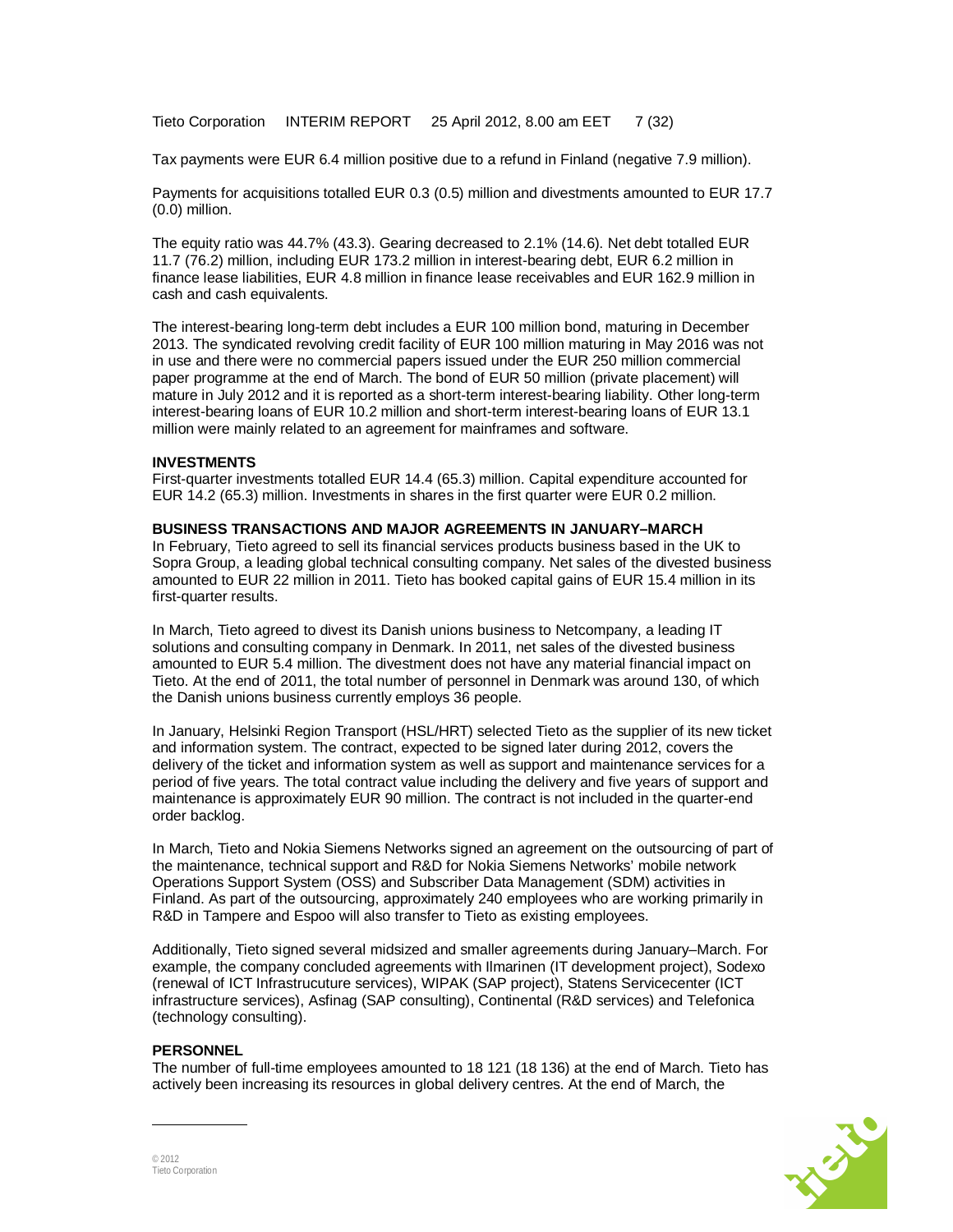Tieto Corporation INTERIM REPORT 25 April 2012, 8.00 am EET 8 (32)

number of full-time employees in the global delivery centres totalled 7 377 (6 862), or 41% (38) of personnel. Global operations have grown fast, especially in China and Poland. In onshore locations, the number of personnel has decreased by more than 500 year-on-year.

The 12-month rolling employee turnover stood at 12.0% (10.0%) at the end of March. The average number of full-time employees was 18 139 (18 098) in the first quarter.

Due to rising attrition rates, salary inflation is expected to rise. Emerging focus markets like India, China and Russia may see double-digit salary hikes. At the group level, salary inflation is expected to be around 3% on average.

#### **ANNUAL GENERAL MEETING**

The Annual General Meeting approved the financial statements for 2011, decided to distribute a dividend of EUR 0.75 per share and discharged the company's officers from liability for the financial year 2011.

The meeting re-elected the Board's current members Kurt Jofs, Eva Lindqvist, Risto Perttunen, Markku Pohjola and Teuvo Salminen. In addition, Sari Pajari, Ilkka Sihvo and Jonas Synnergren were elected as new Board members.

In addition, the company's personnel appoints two members, each with a personal deputy, to the Board of Directors. The term of office for the personnel representatives is two years. Anders Eriksson (deputy Ingela Öhlund) and Jari Länsivuori (deputy Esa Koskinen) have been appointed to the Board until the Annual General Meeting 2014.

The meeting re-elected the firm of authorized public accountants PricewaterhouseCoopers Oy as the company's auditor for the financial year 2012.

The Board of Directors was authorized to decide on the repurchase of the company's own shares. The amount of own shares to be repurchased shall not exceed 7 200 000 shares, which currently corresponds to approximately 10% of all the shares in the company.

The Board of Directors was also authorized to decide on the issuance of shares as well as on the issuance of option rights and other special rights entitling to shares as referred to in Chapter 10, Section 1 of the Companies Act. The amount of shares to be issued based on the authorization, including shares to be issued based on the special rights, shall not exceed 7 200 000 shares, which currently corresponds to approximately 10% of all the shares in the company. However, out of the maximum amount of shares above to be issued, no more than 2 000 000 shares, currently corresponding to approximately 2.8% of the shares in the company, may be issued as part of the company's share-based incentive programmes.

#### **BOARD OF DIRECTORS AND MANAGEMENT**

In February, Katariina Kravi was appointed Executive Vice President, Human Resources and member of Tieto's Leadership Team as of 1 April 2012. Kravi joined Tieto from Nokia, where she had been working in various HR positions since 1996. In March, Tieto appointed Henrik Sund as Executive Vice President, Consulting and System Integration. Sund joined Tieto on 23 April 2012. Both executives report to the President and CEO.

#### **SHARES AND SHARE-BASED INCENTIVES**

Tieto Corporation's issued and registered share capital on 31 December 2011 totalled EUR 75 841 523 and the number of shares was 72 023 173.

At the end of 2011, the number of shares in the company's possession totalled 553 700, representing 0.8% of the total number of shares and voting rights. The number of outstanding shares, excluding the treasury shares, was 71 469 473. There were no changes in the number of shares in the company's possession during 2011.

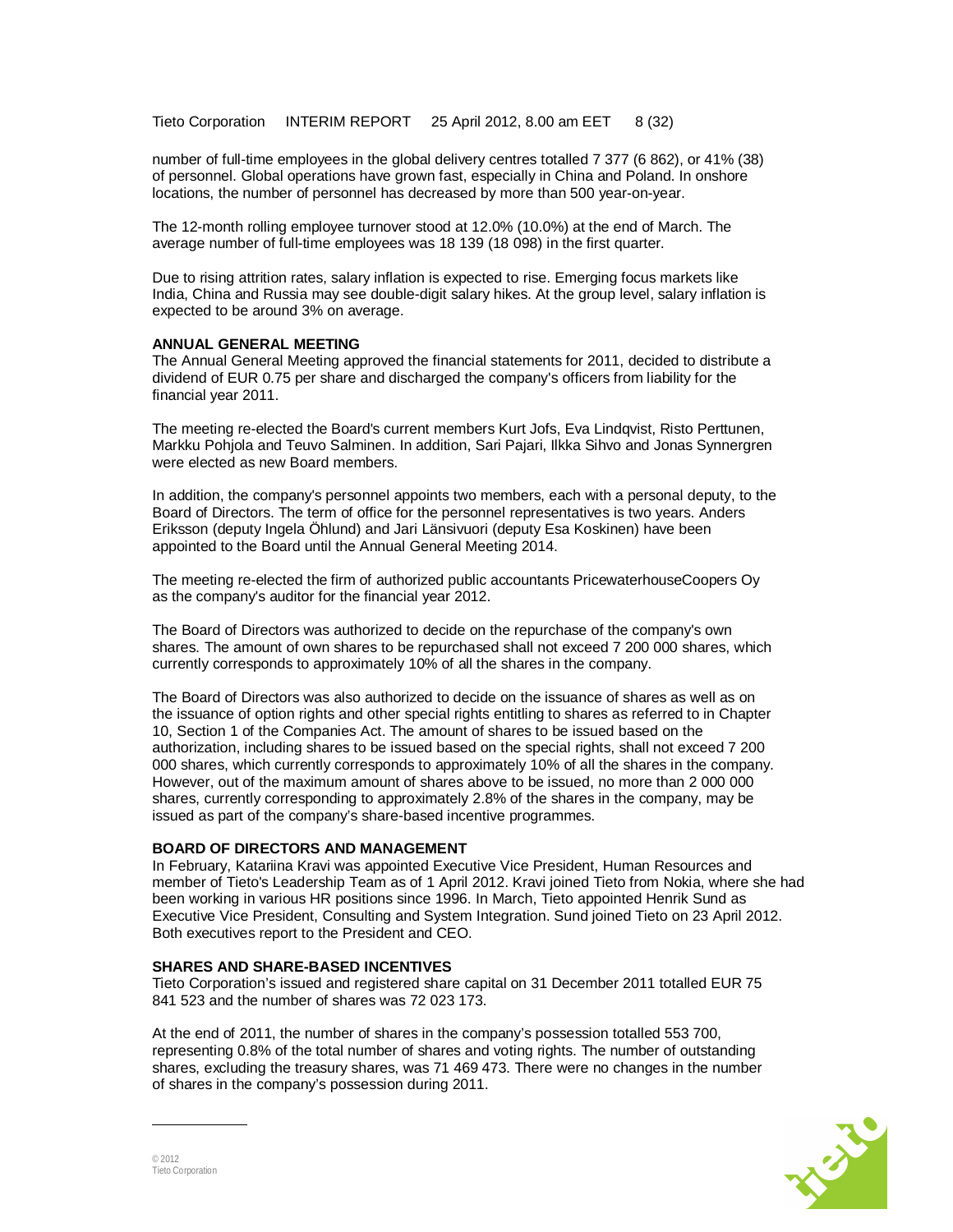Tieto Corporation INTERIM REPORT 25 April 2012, 8.00 am EET 9 (32)

In March, the Board of Directors nominated the 155 participants for the Long-Term Incentive Programme 2012–2014 announced in December 2011. The programme is based on EPS (Earnings per Share) growth and TSR (Total Shareholder Return) measurement. The programme is part of the remuneration and commitment of Tieto's key personnel, including the President and CEO, the Leadership Team and the Extended Leadership Team.

Tieto's share price rose by 28% during January–March and the total shareholder return totalled 35%.

#### **EVENTS AFTER THE PERIOD**

A total of 33 150 new Tieto shares were subscribed for with the company's stock options 2006C, and a total of 27 425 shares with the stock options 2009A. The shares subscribed for were registered in the Trade Register on 5 April 2012. As a result of the share subscriptions, the number of Tieto Corporation shares has increased to 72 083 748 and the share capital has increased to EUR 75 874 673.

#### **NEAR-TERM RISKS AND UNCERTAINTIES**

The slowdown of European economies might lead to a downturn in the IT services market as well.

In the telecom R&D, demand is relatively weak due to budget cuts made by some of Tieto's key customers. The challenging business environment in this area might have a negative impact on the company in the near term.

The ongoing transformation of the IT sector towards offshore production as well as the planned organizational changes and restructuring within the company might create uncertainty among the company's personnel and pose risks related to the company's performance.

Price pressure might lead to weak profitability for IT service companies. However, Tieto assumes that the initiated efficiency and streamlining measures as well as Tieto's increased offshoring will continue to yield results.

Typical risks faced by the IT service industry involve the quality of deliveries and related project overruns. Transitions to offshore delivery centres as well as the ongoing organizational change pose risks of project losses and penalties.

In some specialist areas, especially in Asia, there is a lack of resources and rising attrition. Therefore, the rise in personnel expenses might be higher than anticipated. In Asia, salaries are on the rise, in some areas even at a double-digit rate.

The data centre incident in Sweden is not yet settled and the final outcome is still subject to the completion of negotiations between Tieto and its customers, suppliers and insurance providers. The company has booked costs and provisions related to the incident according to its best estimates in its fourth-quarter results.

#### **FULL-YEAR OUTLOOK FOR 2012 UNCHANGED – SECOND-QUARTER RESULTS ASSUME RESTRUCTURING COSTS**

The full-year outlook for 2012 remains unchanged. Tieto expects its net sales to develop in line with the anticipated growth rate for the Western European IT services market, i.e. 0–2%. Fullyear operating profit (EBIT) excluding one-off items is expected to be above the previous year's level (EUR 117.1 million in 2011).

The second quarter will be strained by anticipated one-off costs of around EUR 30 million. These costs are part of the total streamlining costs of EUR 50 million announced in connection with the strategy launch. Additionally, existing idle capacity of the company is expected to burden

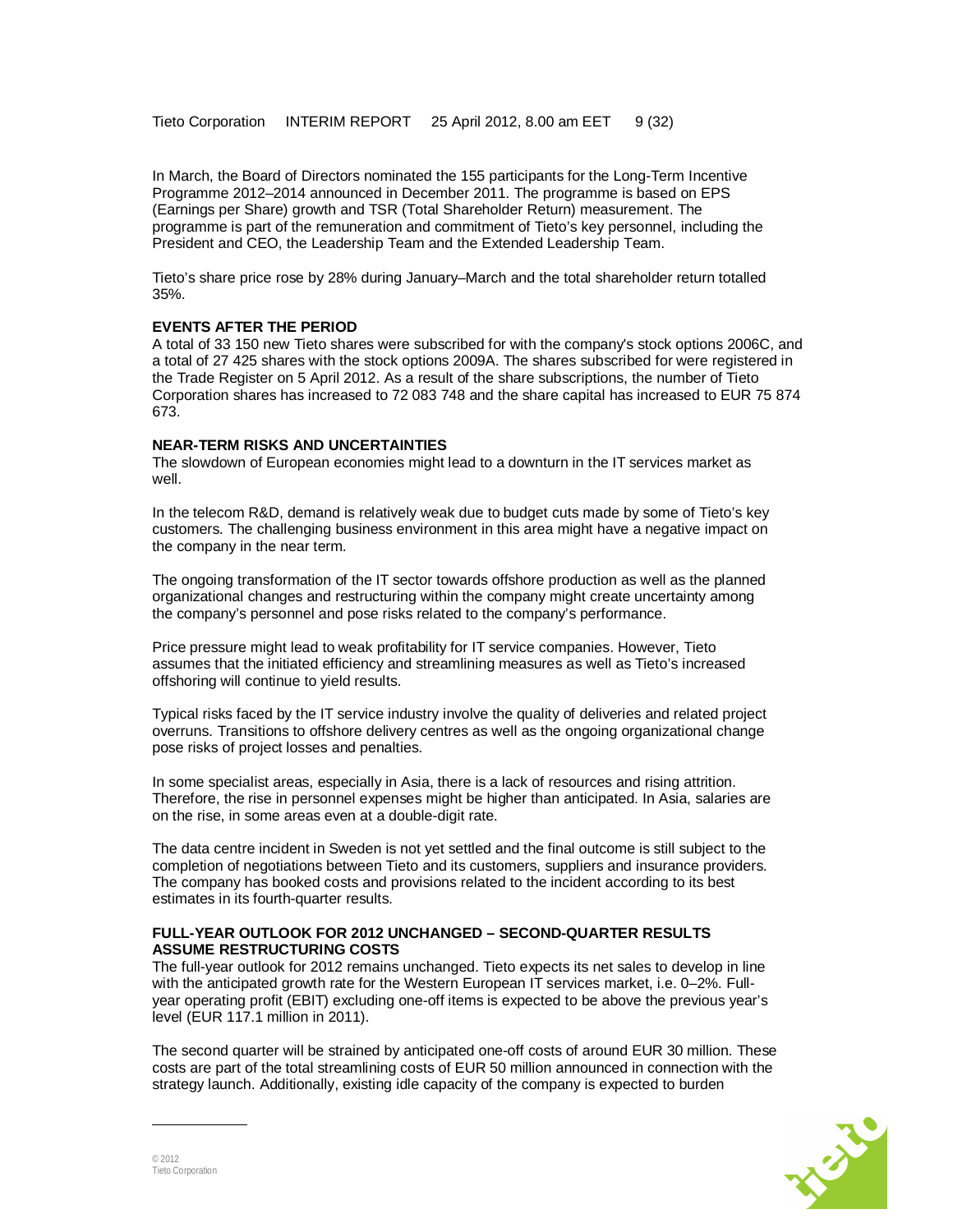Tieto Corporation INTERIM REPORT 25 April 2012, 8.00 am EET 10 (32)

second-quarter performance. The profitability improvement attributable to the ongoing streamlining actions starts to materialize towards the end of 2012.

#### **Auditing**

The figures in this report are unaudited.

# **Financial calendar 2012**

20 July Interim report 2/2012 (8.00 am EET)<br>23 October Interim report 3/2012 (8.00 am EET) Interim report  $3/2012$  (8.00 am EET)

#### **Accounting policies in 2012**

The interim report has been prepared in accordance with International Accounting Standard (IAS) 34, Interim Financial Reporting, as adopted by the EU. The accounting policies adopted are consistent with those used in the annual financial statements for the year ended on 31 December 2011. The accounting policies, standards, interpretations and amendments taken into use in 2012 are described in the annual financial statements. The effects of the changes are immaterial.

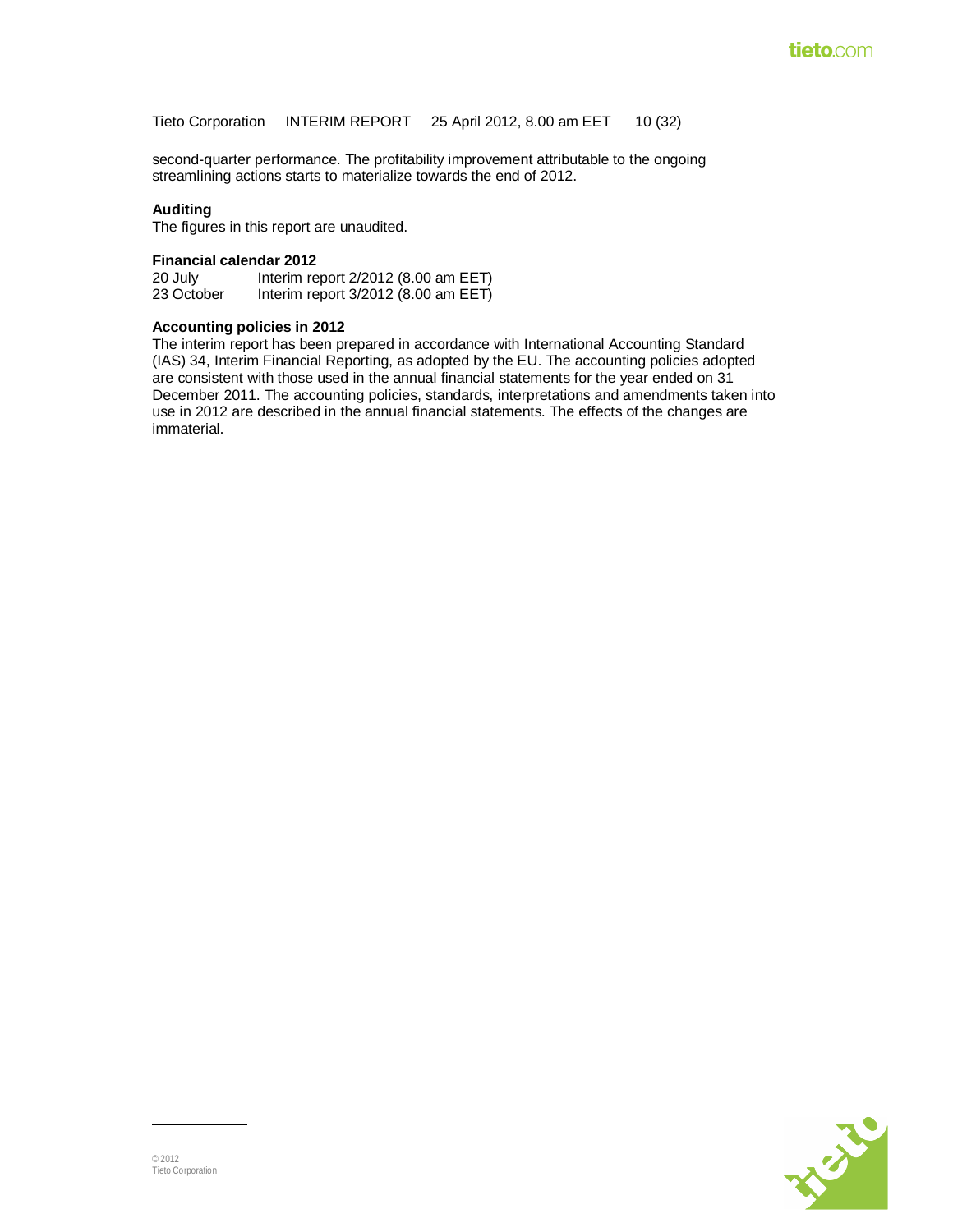**Key figures** 

|                                                | 2012            | 2011            | 2011             |
|------------------------------------------------|-----------------|-----------------|------------------|
|                                                | $1 - 3$         | $1 - 3$         | $1 - 12$         |
| Earnings per share, EUR                        |                 |                 |                  |
| - basic                                        | 0.45            | 0.19            | 0.84             |
| - diluted                                      | 0.45            | 0.19            | 0.84             |
| Equity per share, EUR                          | 7.69            | 7.28            | 7.90             |
| Return on equity rolling 12 month, %           | 14.7            | 9.9             | 10.7             |
| Return on capital employed rolling 12 month, % | 20.8            | 16.1            | 18.3             |
| Equity ratio, %                                | 44.7            | 43.3            | 46.4             |
| Net interest-bearing liabilities, EUR million  | 11.7            | 76.2            | 82.7             |
| Gearing, %                                     | 2.1             | 14.6            | 14.6             |
| Investments, EUR million                       | 14.4            | 65.3            | 103.6            |
| Number of shares                               | 2012<br>$1 - 3$ | 2011<br>$1 - 3$ | 2011<br>$1 - 12$ |
| Outstanding shares, end of period              |                 |                 |                  |
| Basic                                          | 71 469 473      | 71 469 473      | 71 469 473       |
| <b>Diluted</b>                                 | 71 873 088      | 71 628 528      | 71 656 129       |
|                                                |                 |                 |                  |
| Outstanding shares, average                    |                 |                 |                  |
| <b>Basic</b>                                   | 71 469 473      | 71 469 473      | 71 469 473       |
| <b>Diluted</b>                                 | 71 873 088      | 71 628 528      | 71 656 129       |
| Company's possession of its own shares         |                 |                 |                  |
| End of period                                  | 553 700         | 553 700         | 553 700          |
| Average                                        | 553 700         | 553 700         | 553 700          |

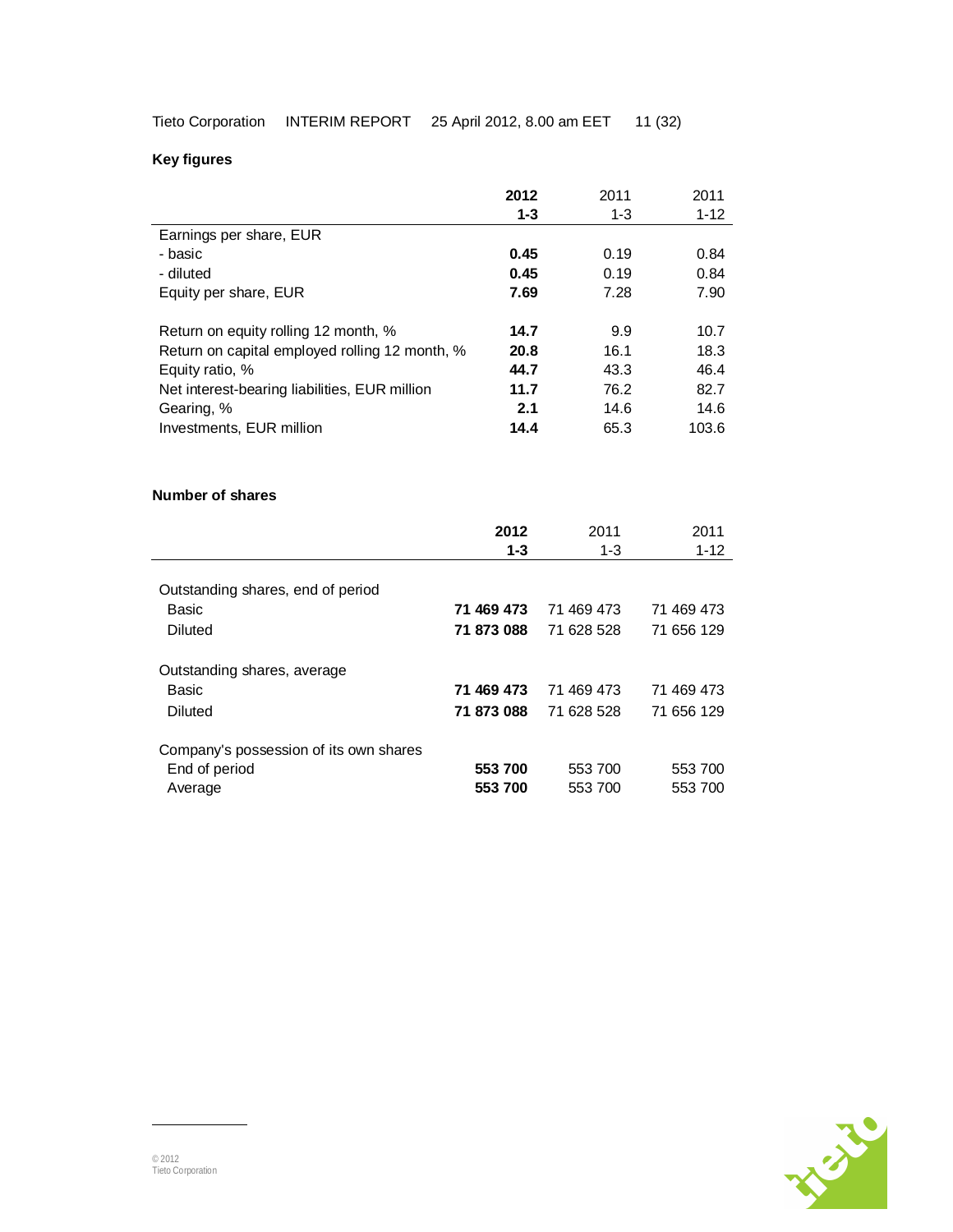## **Income statement, EUR million**

|                                                                                   | 2012   | 2011    | Change | 2011     |
|-----------------------------------------------------------------------------------|--------|---------|--------|----------|
|                                                                                   | 1-3    | $1 - 3$ | ℅      | $1 - 12$ |
| Net sales                                                                         | 467.1  | 461.6   | 1      | 1828.1   |
| Other operating income                                                            | 17.0   | 1.7     | 900    | 9.0      |
| Employee benefit expenses                                                         | 274.7  | 265.3   | 4      | 1 028.7  |
| Depreciation, amortization and impairment charges                                 | 21.2   | 22.9    | $-7$   | 96.5     |
| Other operating expenses                                                          | 146.5  | 151.5   | $-3$   | 613.8    |
| Operating profit (EBIT)                                                           | 41.7   | 23.6    | 77     | 98.1     |
| Interest and other financial income                                               | 2.8    | 0.5     | 460    | 9.9      |
| Interest and other financial expenses                                             | $-4.4$ | $-1.6$  | 175    | $-17.1$  |
| Net exchange losses/gains                                                         | $-0.5$ | $-0.9$  | -44    | 0.4      |
| Profit before taxes                                                               | 39.6   | 21.6    | 83     | 91.3     |
| Income taxes                                                                      | $-7.6$ | $-8.1$  | -6     | $-31.4$  |
| Net profit for the period                                                         | 32.0   | 13.5    | 137    | 59.9     |
|                                                                                   |        |         |        |          |
| Net profit for the period attributable to                                         |        |         |        |          |
| Shareholders of the Parent company                                                | 32.0   | 13.5    | 137    | 59.9     |
| Non-controlling interest                                                          | 0.0    | 0.0     |        | 0.0      |
|                                                                                   | 32.0   | 13.5    | 137    | 59.9     |
| Earnings per share attributable to the<br>shareholders of the Parent company, EUR |        |         |        |          |
| Basic                                                                             | 0.45   | 0.19    | 137    | 0.84     |
| <b>Diluted</b>                                                                    | 0.45   | 0.19    | 137    | 0.84     |
| Statement of comprehensive income, EUR million                                    |        |         |        |          |
| Net profit for the period                                                         | 32.0   | 13.5    | 137    | 59.9     |
| Translation difference from net investment                                        |        |         |        |          |
| in subsidiaries (net of tax)                                                      | 1.3    | 0.6     | 117    | 1.0      |
| <b>Translation differences</b>                                                    | 2.2    | $-3.1$  |        | $-4.9$   |
| Cash flow hedges                                                                  | 1.6    | 0.6     | 167    | $-1.7$   |
| Total comprehensive income                                                        | 37.1   | 11.6    | 220    | 54.3     |
| Total comprehensive income attributable to                                        |        |         |        |          |
| Shareholders of the Parent company                                                | 37.1   | 11.6    | 220    | 54.3     |
| Non-controlling interest                                                          | 0.0    | 0.0     |        | 0.0      |
|                                                                                   | 37.1   | 11.6    | 220    | 54.3     |

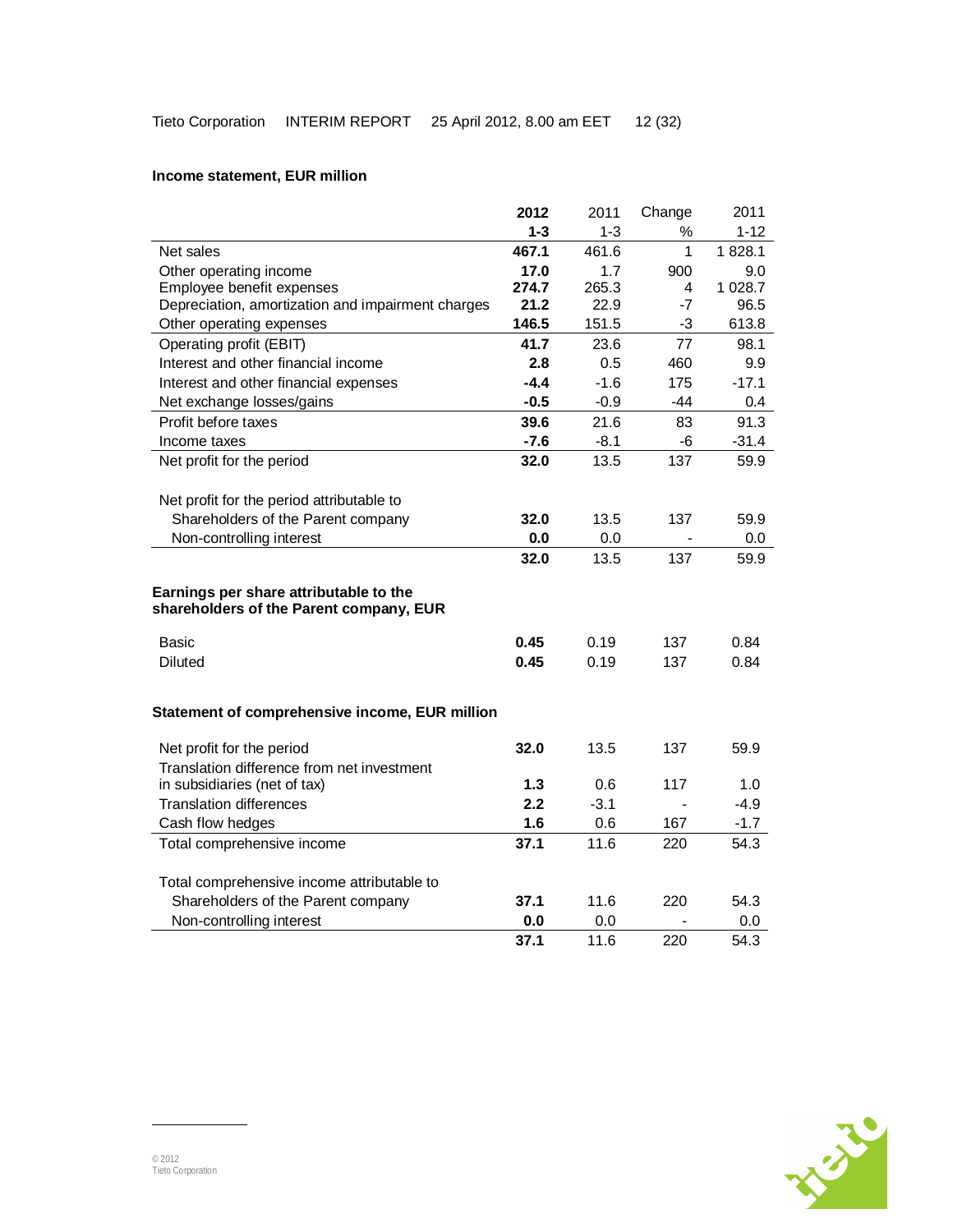## **Balance sheet, EUR million**

|                                         | 2012      | 2011    | Change         | 2011    |
|-----------------------------------------|-----------|---------|----------------|---------|
|                                         | 31 Mar    | 31 Mar  | %              | 31 Dec  |
|                                         |           |         |                |         |
| Goodwill                                | 415.3     | 421.3   | $-1$           | 413.2   |
| Other intangible assets                 | 72.4      | 93.4    | $-22$          | 77.1    |
| Property, plant and equipment           | 101.8     | 119.5   | $-15$          | 103.2   |
| Deferred tax assets                     | 44.8      | 60.6    | $-26$          | 49.4    |
| Finance lease receivables               | 3.2       | 6.0     | -47            | 3.4     |
| Available-for-sale financial assets     | 0.7       | 0.8     | $-13$          | 0.8     |
| Total non-current assets                | 638.2     | 701.6   | -9             | 647.1   |
| Trade and other receivables             | 470.3     | 474.3   | $-1$           | 469.6   |
| Pension benefit assets                  | 10.0      | 6.3     | 59             | 9.5     |
| Finance lease receivables               | 1.6       | 3.2     | $-50$          | 1.7     |
| Current income tax receivables          | 8.3       | 10.9    | $-24$          | 14.8    |
| Cash and cash equivalents               | 162.9     | 113.4   | 44             | 95.8    |
| Total current assets                    | 653.1     | 608.1   | 7              | 591.4   |
| Assets classified as held for sale      | 25.6      |         | -              | 41.4    |
| <b>Total assets</b>                     | 1 3 1 6.9 | 1 309.7 | 1              | 1 279.9 |
|                                         |           |         |                |         |
| Share capital, share issue              |           |         |                |         |
| premiums and other reserves             | 115.4     | 114.7   | 1              | 114.8   |
| Retained earnings                       | 434.1     | 405.5   | $\overline{7}$ | 449.8   |
| Parent shareholders' equity             | 549.5     | 520.2   | 6              | 564.6   |
| Non-controlling interest                | 0.2       | 0.1     | 100            | 0.2     |
| Total equity                            | 549.7     | 520.3   | 6              | 564.8   |
|                                         |           |         |                |         |
| Loans                                   | 114.3     | 185.6   | -38            | 117.9   |
| Deferred tax liabilities                | 39.0      | 38.5    | 1              | 37.9    |
| Provisions                              | 7.0       | 2.4     | 192            | 7.0     |
| Pension obligations                     | 23.3      | 20.8    | 12             | 23.4    |
| Other non-current liabilities           | 4.7       | 5.0     | $-6$           | 4.9     |
| <b>Total non-current liabilities</b>    | 188.3     | 252.3   | $-25$          | 191.1   |
| Trade and other payables                | 466.5     | 473.8   | $-2$           | 390.4   |
| Current income tax liabilities          | 11.2      | 12.5    | $-10$          | 9.2     |
| Provisions                              | 19.6      | 37.7    | -48            | 30.1    |
| Loans                                   | 65.1      | 13.1    | 397            | 65.7    |
| <b>Total current liabilities</b>        | 562.4     | 537.1   | 5              | 495.4   |
| Liabilities classified as held for sale | 16.5      |         | $\overline{a}$ | 28.6    |
| <b>Total equity and liabilities</b>     | 1 3 1 6.9 | 1 309.7 | $\mathbf{1}$   | 1 279.9 |

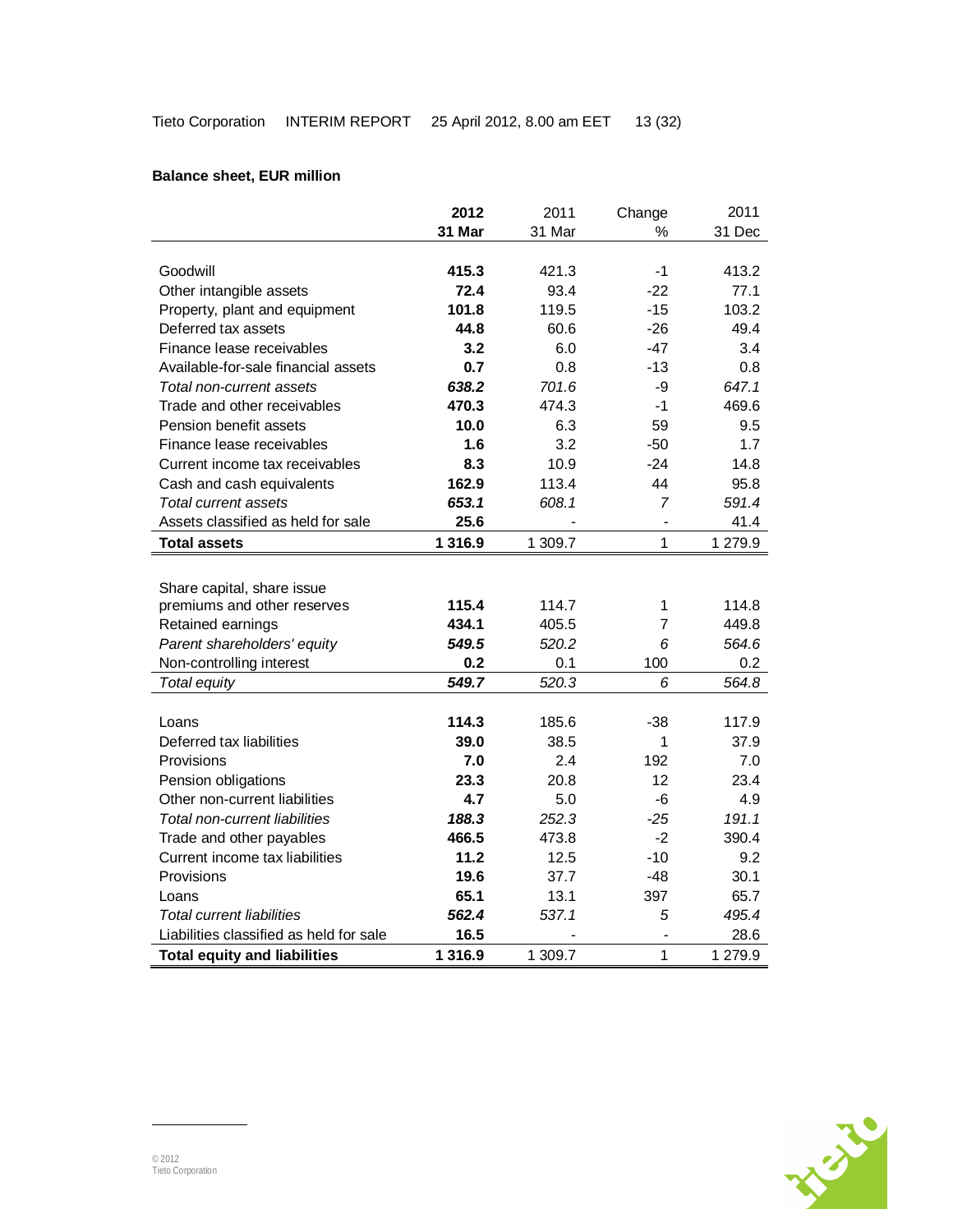|                                                             | 2012   | 2011   | Change | 2011   |
|-------------------------------------------------------------|--------|--------|--------|--------|
|                                                             | 31 Mar | 31 Mar | $\%$   | 31 Dec |
|                                                             |        |        |        |        |
| Accounts receivable                                         | 335.4  | 345.8  | -3     | 354.7  |
| Other working capital receivables                           | 129.7  | 133.5  | -3     | 121.3  |
| Working capital receivables included in assets              | 465.1  | 479.3  | -3     | 476.0  |
|                                                             |        |        |        |        |
| Operative accruals                                          | 170.7  | 180.6  | -5     | 155.1  |
| Other working capital liabilities                           | 241.0  | 243.8  | $-1$   | 236.1  |
| Pension obligations and provisions                          | 49.8   | 60.9   | $-18$  | 60.5   |
| Working capital liabilities included in current liabilities | 461.5  | 485.3  | -5     | 451.7  |
|                                                             |        |        |        |        |
| Net working capital in the balance sheet                    | 3.6    | $-6.0$ | -160   | 24.3   |

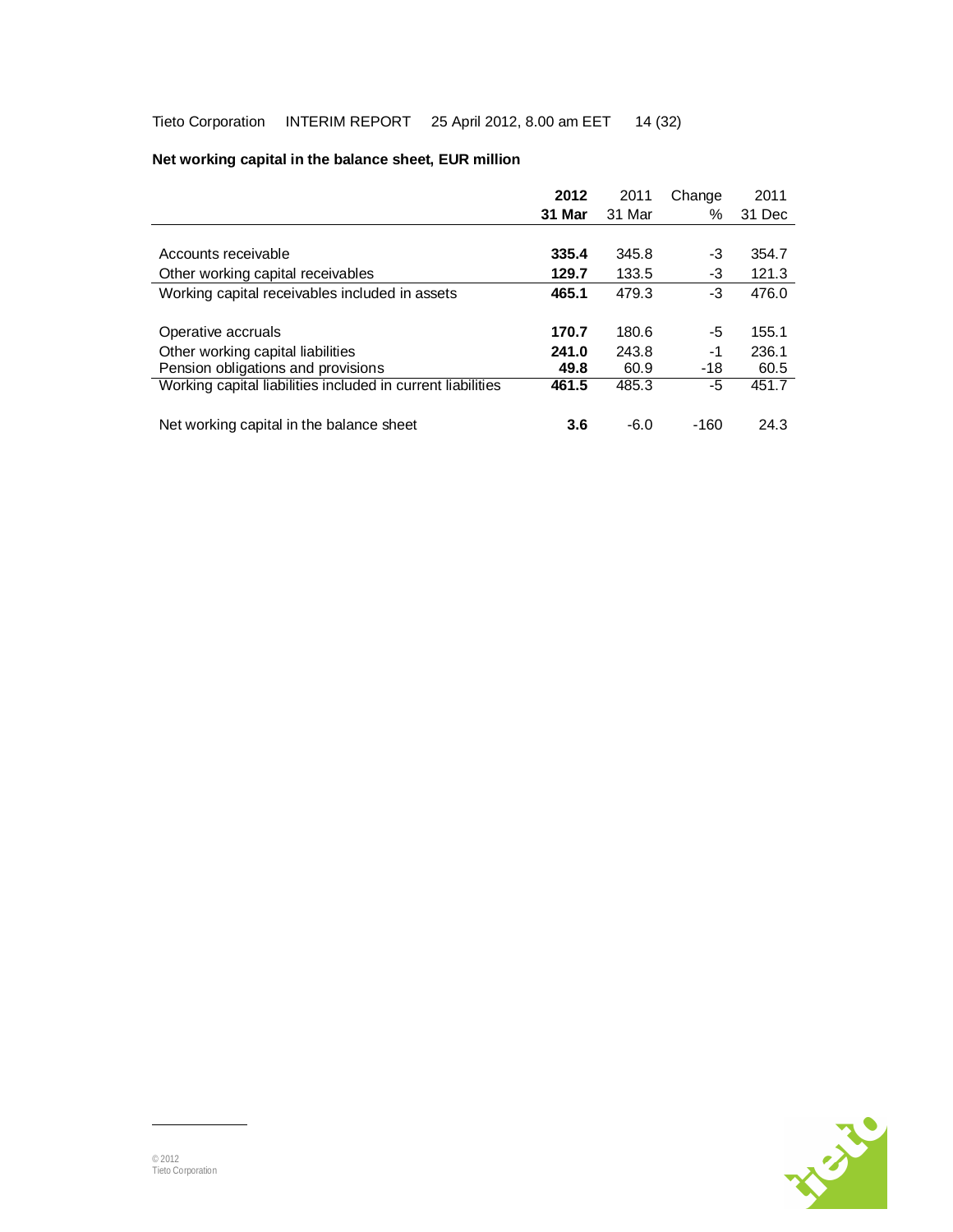## **Cash flow, EUR million**

|                                                      | 2012             | 2011    | 2011     |
|------------------------------------------------------|------------------|---------|----------|
|                                                      | $1 - 3$          | $1 - 3$ | $1 - 12$ |
|                                                      |                  |         |          |
| Cash flow from operations                            |                  |         |          |
| Net profit                                           | 32.0             | 13.5    | 59.9     |
| Adjustments                                          |                  |         |          |
| Depreciation, amortization and impairment charges    | 21.2             | 22.9    | 96.5     |
| Share-based payments                                 | 0.8              | 1.2     | 2.9      |
| Profit/loss on sale of fixed assets and shares       | $-15.4$          | 0.1     | 1.1      |
| Other adjustments                                    | $-0.7$           | 1.2     | 1.9      |
| Net financial expenses                               | 2.1              | 2.0     | 6.8      |
| Income taxes                                         | 7.6              | 8.1     | 31.4     |
| Change in net working capital                        | 16.6             | 0.2     | $-42.1$  |
| Cash generated from operations                       | 64.2             | 49.2    | 158.4    |
| Net financial expenses paid                          | $-1.3$           | $-2.5$  | $-7.9$   |
| Income taxes paid                                    | 6.4              | $-7.9$  | $-27.3$  |
| Net cash flow from operations                        | 69.3             | 38.8    | 123.2    |
|                                                      |                  |         |          |
| Cash flow from investing activities                  |                  |         |          |
| Acquisition of Group companies and business          |                  |         |          |
| operations, net of cash acquired                     | $-0.3$           | $-0.5$  | $-0.5$   |
| Capital expenditures                                 | $-14.2$          | $-17.0$ | $-56.1$  |
| Disposal of Group companies and business             |                  |         |          |
| operations, net of cash disposed                     | 17.7             |         | 0.0      |
| Sales of fixed assets                                | 0.0              | 0.4     | 0.1      |
| Change in loan receivables                           | 0.3              | $-2.7$  | 1.4      |
| Net cash used in investing activities                | $\overline{3.5}$ | $-19.8$ | $-55.1$  |
|                                                      |                  |         |          |
| Cash flow from financing activities                  |                  |         |          |
| Dividends paid                                       |                  |         | $-50.0$  |
| Payments of finance lease liabilities                | $-0.6$           | $-1.4$  | $-5.8$   |
| Change in interest-bearing liabilities               | $-3.6$           | $-4.4$  | $-13.4$  |
| Net cash used in financing activities                | $-4.2$           | $-5.8$  | $-69.2$  |
|                                                      |                  |         |          |
| Change in cash and cash equivalents                  | 68.6             | 13.2    | $-1.1$   |
|                                                      |                  |         |          |
| Cash and cash equivalents at the beginning of period | 95.8             | 98.0    | 98.0     |
| Foreign exchange differences                         | 0.0              | 2.2     | 0.4      |
| Assets classified as held for sale                   | $-1.5$           |         | $-1.5$   |
| Change in cash and cash equivalents                  | 68.6             | 13.2    | $-1.1$   |
| Cash and cash equivalents at the end of period       | 162.9            | 113.4   | 95.8     |
|                                                      |                  |         |          |

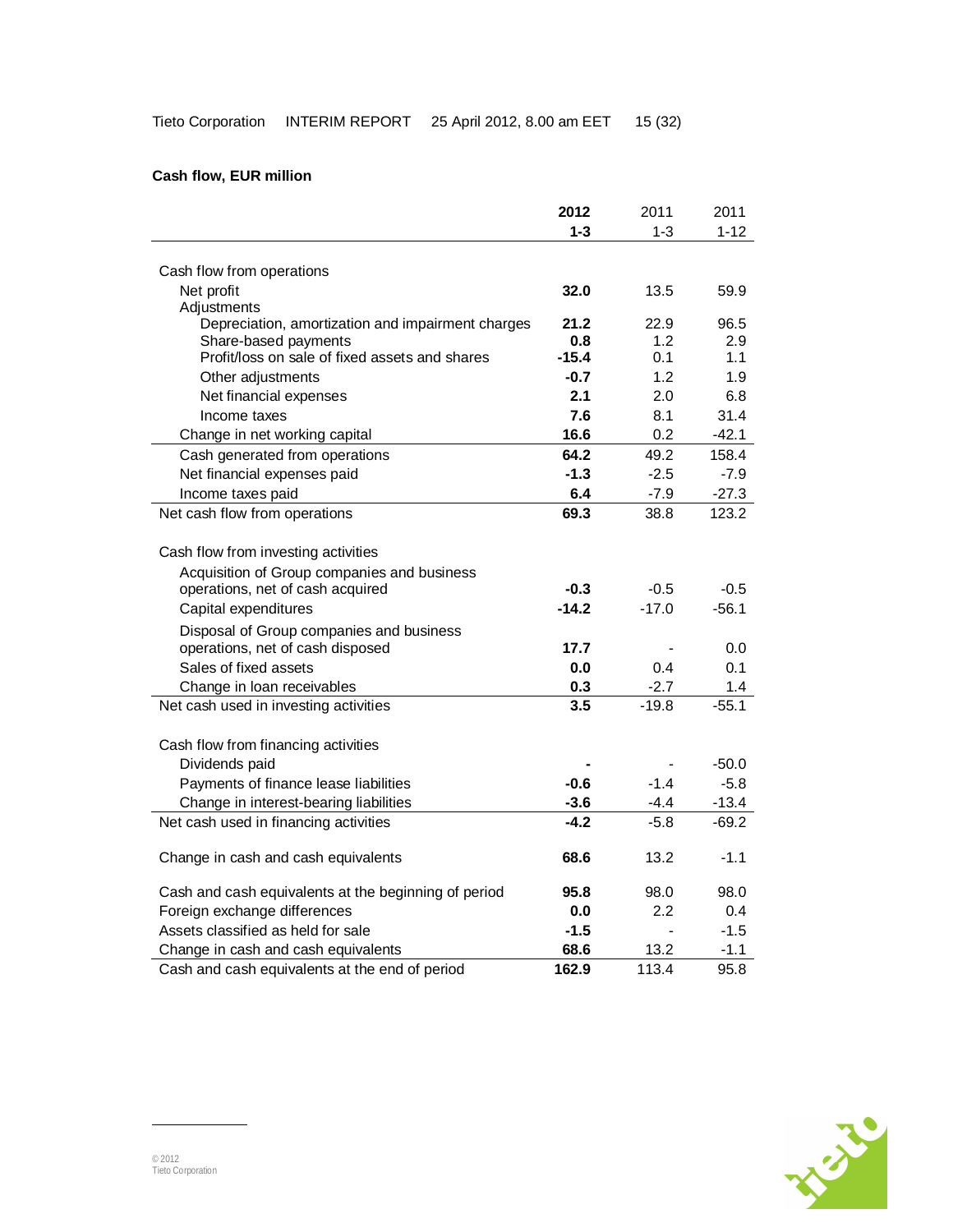## **Statement of changes in shareholders' equity, EUR million**

| Parent shareholders' equity          |       |                   |               |                  |              | Non-    |         |          |              |
|--------------------------------------|-------|-------------------|---------------|------------------|--------------|---------|---------|----------|--------------|
|                                      |       |                   |               |                  |              |         |         | control- |              |
|                                      |       |                   |               |                  |              |         |         | ling     | <b>Total</b> |
|                                      | Share |                   |               |                  |              | $Re-$   |         | interest | equity       |
|                                      | capi- | Share<br>issue    | Own<br>shares | Trans-<br>lation | Cash<br>flow | tained  | Total   |          |              |
|                                      | tal   | premi-            |               | differ-          | hedges       | earn-   |         |          |              |
|                                      |       | ums               |               | encies           |              | ings    |         |          |              |
|                                      |       | and               |               |                  |              |         |         |          |              |
|                                      |       | other<br>reserves |               |                  |              |         |         |          |              |
|                                      |       |                   |               |                  |              |         |         |          |              |
| At 31 Dec 2010                       | 75.8  | 38.8              | $-11.6$       | 21.5             | $-0.1$       | 433.0   | 557.4   | 0.1      | 557.5        |
| <b>Comprehensive income</b>          |       |                   |               |                  |              |         |         |          |              |
| Net profit for the period            |       |                   |               |                  |              | 13.5    | 13.5    | 0.0      | 13.5         |
| Other comprehensive<br>income        |       |                   |               |                  |              |         |         |          |              |
| Translation difference from          |       |                   |               |                  |              |         |         |          |              |
| net investment in                    |       |                   |               |                  |              |         |         |          |              |
| subsidiaries (net of tax)            |       |                   |               |                  |              | 0.6     | 0.6     |          | 0.6          |
| <b>Translation difference</b>        |       | 0.1               |               | $-0.7$           |              | $-2.5$  | $-3.1$  |          | $-3.1$       |
| Cash flow hedges                     |       |                   |               |                  | 0.6          |         | 0.6     |          | 0.6          |
| <b>Total comprehensive</b><br>income |       | 0.1               |               |                  | 0.6          | 11.6    | 11.6    | 0.0      | 11.6         |
|                                      |       |                   |               | $-0.7$           |              |         |         |          |              |
| <b>Transactions with owners</b>      |       |                   |               |                  |              |         |         |          |              |
| Share-based payments                 |       |                   |               |                  |              |         |         |          |              |
| recognized against equity            |       |                   |               |                  |              | 1.2     | 1.2     |          | 1.2          |
| Dividend                             |       |                   |               |                  |              | $-50.0$ | $-50.0$ |          | $-50.0$      |
| Non-controlling interest             |       |                   |               |                  |              |         |         | 0.0      | 0.0          |
| <b>Total transactions with</b>       |       |                   |               |                  |              |         |         |          |              |
| owners                               |       | 0.0               | 0.0           |                  |              | $-48.8$ | $-48.8$ | 0.0      | $-48.8$      |
| At 31 Mar 2011                       | 75.8  | 38.9              | $-11.6$       | 20.8             | 0.5          | 395.8   | 520.2   | 0.1      | 520.3        |

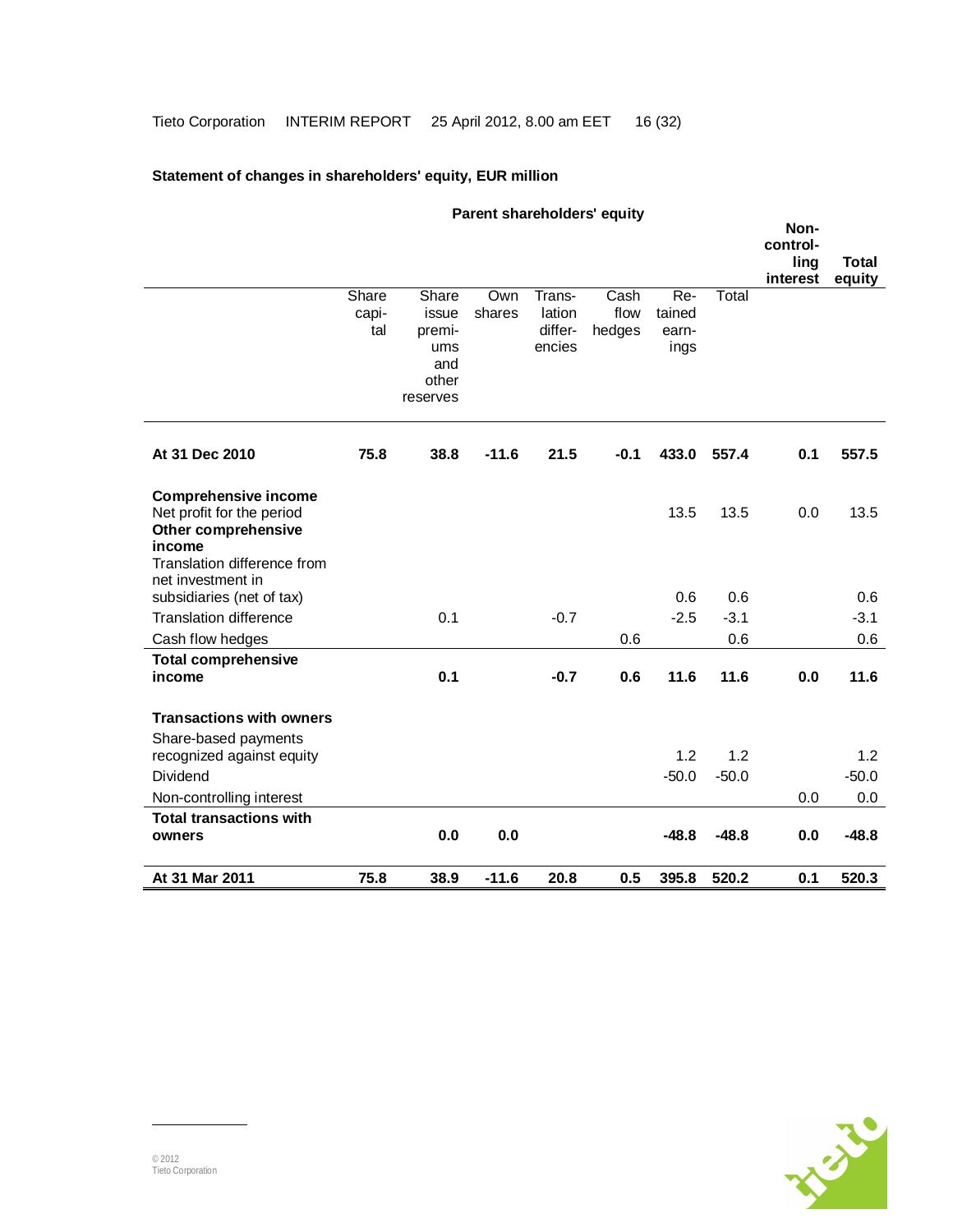|                                                                                                                                                      |                       |                                                             |               |                                       | <b>Faither</b> Shartholdtrong to the Figure of the Figure of the Figure of the Figure of the Figure of the Figure of the Figure of the Figure of the Figure of the Figure of the Figure of the Figure of the Figure of the Figure o |                                |                | Non-<br>control-<br>ling<br>interest | Total<br>equity |
|------------------------------------------------------------------------------------------------------------------------------------------------------|-----------------------|-------------------------------------------------------------|---------------|---------------------------------------|-------------------------------------------------------------------------------------------------------------------------------------------------------------------------------------------------------------------------------------|--------------------------------|----------------|--------------------------------------|-----------------|
|                                                                                                                                                      | Share<br>capi-<br>tal | Share<br>issue<br>premi-<br>ums<br>and<br>other<br>reserves | Own<br>shares | Trans-<br>lation<br>differ-<br>encies | Cash<br>flow<br>hedges                                                                                                                                                                                                              | Re-<br>tained<br>earn-<br>ings | Total          |                                      |                 |
| At 31 Dec 2011                                                                                                                                       | 75.8                  | 39.0                                                        | $-11.6$       | 19.6                                  | $-1.8$                                                                                                                                                                                                                              | 443.6                          | 564.6          | 0.2                                  | 564.8           |
| <b>Comprehensive income</b><br>Net profit for the period<br><b>Other comprehensive</b><br>income<br>Translation difference from<br>net investment in |                       |                                                             |               |                                       |                                                                                                                                                                                                                                     | 32.0                           | 32.0           | 0.0                                  | 32.0            |
| subsidiaries (net of tax)                                                                                                                            |                       |                                                             |               |                                       |                                                                                                                                                                                                                                     | 1.3                            | 1.3            |                                      | 1.3             |
| <b>Translation difference</b>                                                                                                                        |                       | 0.2                                                         |               | 4.7                                   |                                                                                                                                                                                                                                     | $-2.7$                         | 2.2            |                                      | 2.2             |
| Cash flow hedges                                                                                                                                     |                       |                                                             |               |                                       | 1.6                                                                                                                                                                                                                                 |                                | 1.6            |                                      | 1.6             |
| <b>Total comprehensive</b><br>income                                                                                                                 |                       | 0.2                                                         |               | 4.7                                   | 1.6                                                                                                                                                                                                                                 | 30.6                           | 37.1           | 0.0                                  | 37.1            |
| <b>Transactions with owners</b>                                                                                                                      |                       |                                                             |               |                                       |                                                                                                                                                                                                                                     |                                |                |                                      |                 |
| Share-based payments<br>recognized against equity<br>Dividend                                                                                        |                       |                                                             |               |                                       |                                                                                                                                                                                                                                     | 0.8<br>$-53.6$                 | 0.8<br>$-53.6$ |                                      | 0.8<br>$-53.6$  |
| Share subscriptions based<br>on stock options<br>Non-controlling interest                                                                            |                       | 0.4                                                         |               |                                       |                                                                                                                                                                                                                                     | 0.2                            | 0.6            |                                      | 0.6<br>0.0      |
| <b>Total transactions with</b><br>owners                                                                                                             |                       | 0.4                                                         | 0.0           |                                       |                                                                                                                                                                                                                                     | $-52.6$                        | $-52.2$        | 0.0                                  | $-52.2$         |
| At 31 Mar 2012                                                                                                                                       | 75.8                  | 39.6                                                        | $-11.6$       | 24.3                                  | $-0.2$                                                                                                                                                                                                                              | 421.6                          | 549.5          | 0.2                                  | 549.7           |

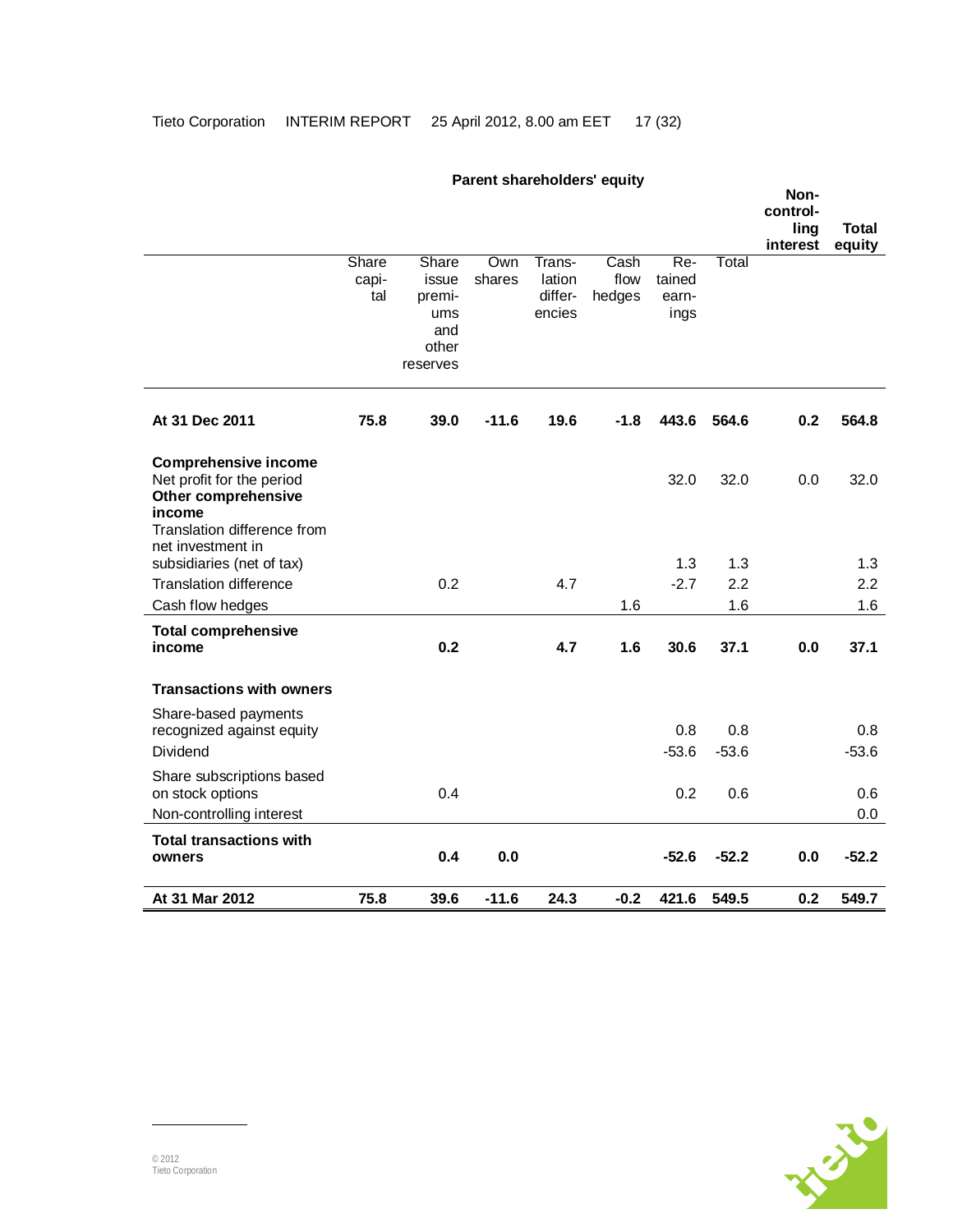## **Net sales by market unit, EUR million**

|                                  | 2012    | 2011    | Change | 2011     |
|----------------------------------|---------|---------|--------|----------|
|                                  | $1 - 3$ | $1 - 3$ | %      | $1 - 12$ |
| Finland and the Baltic countries | 193     | 184     | 5      | 733      |
| Scandinavia                      | 141     | 141     | 0      | 548      |
| Central Europe & Russia          | 34      | 31      |        | 131      |
| <b>Global Accounts</b>           | 175     | 190     | -8     | 729      |
| Group elimination                | -75     | -85     | $-12$  | $-313$   |
| <b>Group total</b>               | 467     | 462     |        | 1828     |

### **Customer sales by market unit, EUR million**

|                                  | 2012    | 2011 | Change | 2011     |
|----------------------------------|---------|------|--------|----------|
|                                  | $1 - 3$ | 1-3  | %      | $1 - 12$ |
| Finland and the Baltic countries | 169     | 156  | 8      | 629      |
| Scandinavia                      | 121     | 119  |        | 467      |
| Central Europe & Russia          | 29      | 25   | 17     | 102      |
| Global Accounts                  | 148     | 161  | -8     | 629      |
| <b>Group total</b>               | 467     | 462  |        | 1828     |

## **Internal sales by market unit, EUR million**

|                                  | 2012    | 2011 | Change | 2011     |
|----------------------------------|---------|------|--------|----------|
|                                  | $1 - 3$ | 1-3  | %      | $1 - 12$ |
| Finland and the Baltic countries | 23      | 28   | -16    | 104      |
| Scandinavia                      | 20      | 22   | $-11$  | 80       |
| Central Europe & Russia          | 5       |      | -29    | 29       |
| Global Accounts                  | 27      | 29   | -8     | 100      |
| <b>Group total</b>               | 75      | 85   | -12    | 313      |

Sales between segments are carried out at arm's length.

## **Net sales by country, EUR million**

|                    | 2012    | Change | Share | 2011 | Share | 2011     |
|--------------------|---------|--------|-------|------|-------|----------|
|                    | $1 - 3$ | %      | %     | 1-3  | %     | $1 - 12$ |
| Finland            | 211     | 0      | 45    | 210  | 46    | 823      |
| Sweden             | 145     |        | 31    | 144  | 31    | 565      |
| Other              | 111     | 3      | 24    | 107  | 23    | 440      |
| <b>Group total</b> | 467     |        | 100   | 462  | 100   | 1828     |

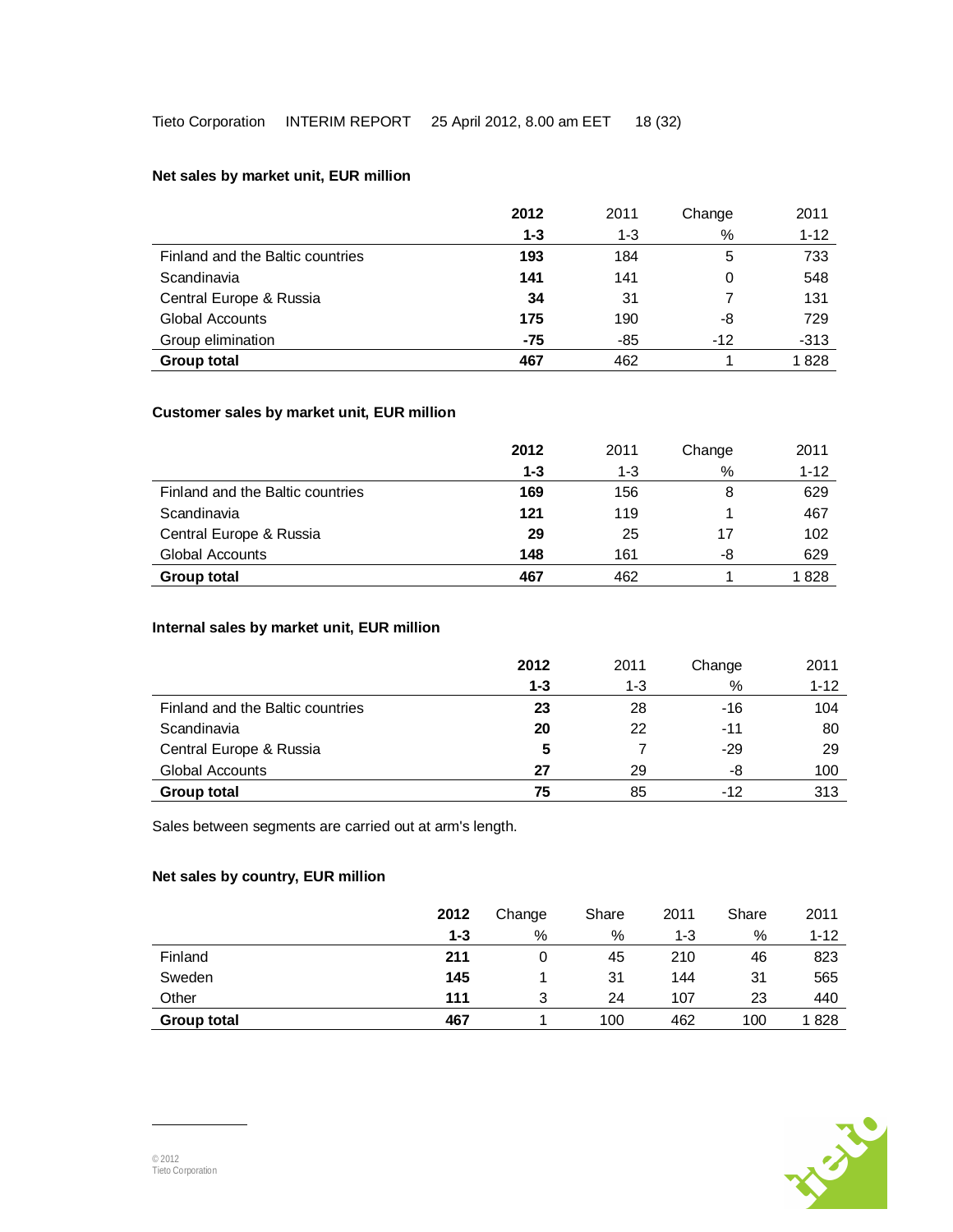### **Customer sales by business line, EUR million**

|                                      | 2012    | 2011    | Change | 2011     |
|--------------------------------------|---------|---------|--------|----------|
|                                      | $1 - 3$ | $1 - 3$ | %      | $1 - 12$ |
| <b>Industry Solutions</b>            | 143     | 130     | 10     | 529      |
| <b>Enterprise Solutions</b>          | 72      | 67      |        | 274      |
| Managed Services and Transformation  | 172     | 172     | 0      | 674      |
| <b>Product Engineering Solutions</b> | 81      | 92      | $-12$  | 352      |
| <b>Group total</b>                   | 467     | 462     |        | l 828    |

The comparison figures for 2011 have changed due to transfer of businesses between the business lines in the beginning of 2012.

### **Net sales by customer sector, EUR million**

|                    | 2012    | 2011 | Change | 2011     |
|--------------------|---------|------|--------|----------|
|                    | $1 - 3$ | 1-3  | $\%$   | $1 - 12$ |
| Telecom            | 145     | 147  | -2     | 579      |
| Finance            | 96      | 96   |        | 374      |
| Industry sectors   | 226     | 219  | 3      | 875      |
| <b>Group total</b> | 467     | 462  |        | 1828     |

Revenues derived from any single external customer during January-March in 2012 do not exceed the 10% level of the total net sales of the Group.

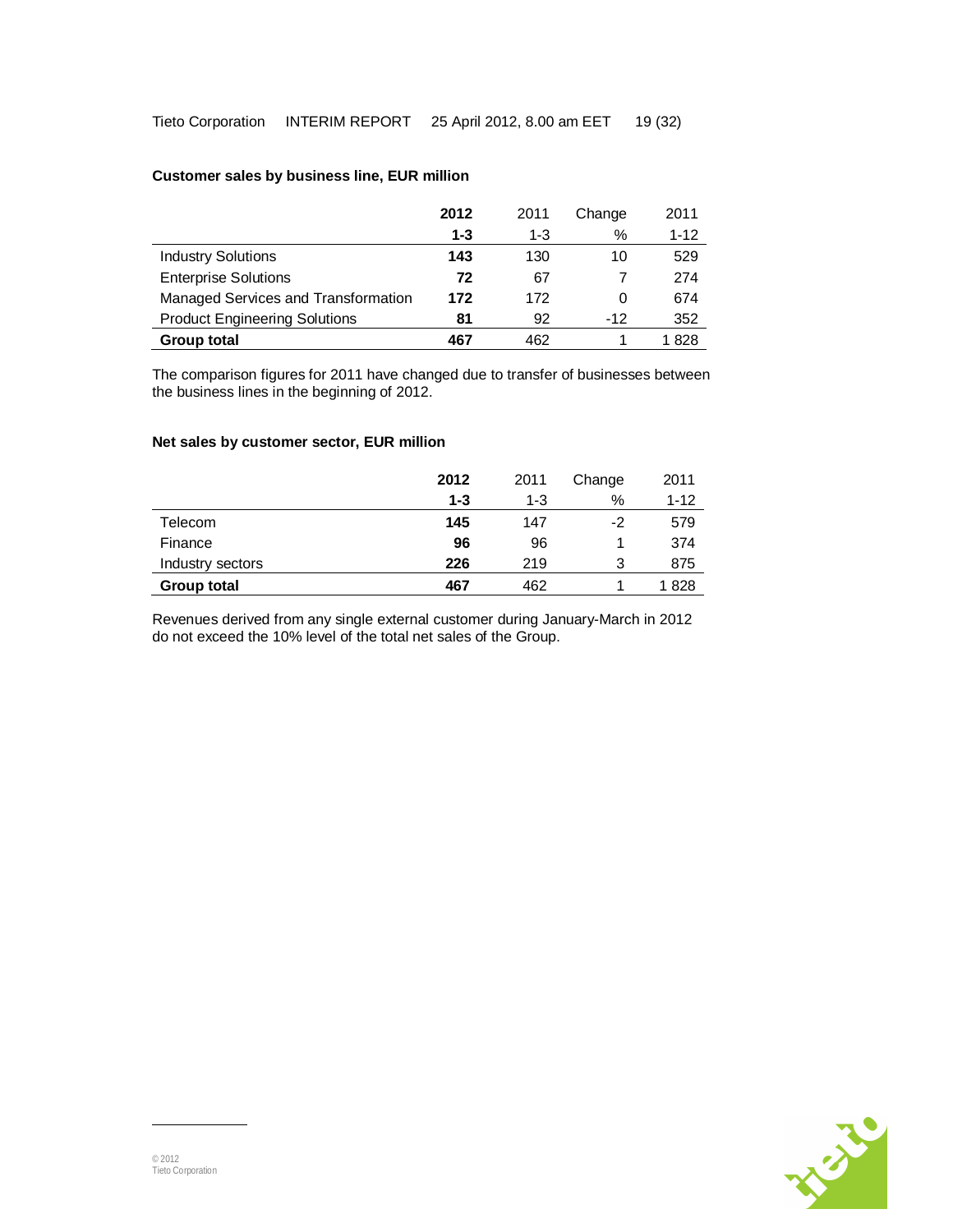## **Operating profit (EBIT) by market unit, EUR million**

|                                          | 2012    | 2011    | Change  | 2011     |
|------------------------------------------|---------|---------|---------|----------|
|                                          | $1 - 3$ | $1 - 3$ | %       | $1 - 12$ |
| Finland and the Baltic countries         | 17.3    | 13.4    | 28.8    | 58.8     |
| Scandinavia                              | 5.5     | 5.2     | 5.6     | 18.7     |
| Central Europe & Russia                  | $-4.2$  | $-5.0$  | 15.9    | $-21.0$  |
| <b>Global Accounts</b>                   | 30.2    | 15.4    | 96.4    | 55.3     |
| Steering Functions and Global Management | $-7.0$  | $-5.4$  | $-29.8$ | $-13.7$  |
| <b>Operating profit (EBIT)</b>           | 41.7    | 23.6    | 77.0    | 98.1     |

### **Operating margin (EBIT) by market unit, %**

|                                  | 2012    | 2011    | Change | 2011     |
|----------------------------------|---------|---------|--------|----------|
|                                  | $1 - 3$ | $1 - 3$ |        | $1 - 12$ |
| Finland and the Baltic countries | 9.0     | 7.3     | 1.7    | 8.0      |
| Scandinavia                      | 3.9     | 3.7     | 0.2    | 3.4      |
| Central Europe & Russia          | $-12.5$ | $-15.9$ | 3.4    | $-16.0$  |
| Global Accounts                  | 17.3    | 8.1     | 9.2    | 7.6      |
| <b>Operating margin (EBIT)</b>   | 8.9     | 5.1     | 3.8    | 5.4      |

## **Operating profit (EBIT) excl. one-off items by market unit, EUR million**

|                                          | 2012    | 2011    | Change  | 2011     |
|------------------------------------------|---------|---------|---------|----------|
|                                          | $1 - 3$ | $1 - 3$ | %       | $1 - 12$ |
| Finland and the Baltic countries         | 17.2    | 13.6    | 26.3    | 61.7     |
| Scandinavia                              | 6.2     | 5.2     | 20.2    | 25.5     |
| Central Europe & Russia                  | $-4.1$  | $-5.0$  | 18.2    | $-19.2$  |
| <b>Global Accounts</b>                   | 15.6    | 15.4    | 1.5     | 61.7     |
| Steering Functions and Global Management | $-7.0$  | $-5.3$  | $-32.5$ | $-12.6$  |
| <b>Operating profit (EBIT)</b>           | 28.0    | 23.9    | 16.9    | 1171     |

## **Operating margin (EBIT) excl. one-off items by market unit, %**

|                                  | 2012<br>$1 - 3$ | 2011<br>$1 - 3$ | Change | 2011<br>$1 - 12$ |
|----------------------------------|-----------------|-----------------|--------|------------------|
| Finland and the Baltic countries | 8.9             | 7.4             | 1.5    | 8.4              |
| Scandinavia                      | 4.4             | 3.7             | 0.8    | 4.7              |
| Central Europe & Russia          | $-12.1$         | $-15.8$         | 3.7    | $-14.7$          |
| Global Accounts                  | 8.9             | 8.1             | 0.8    | 8.5              |
| <b>Operating margin (EBIT)</b>   | 6.0             | 5.2             | 0.8    | 6.4              |

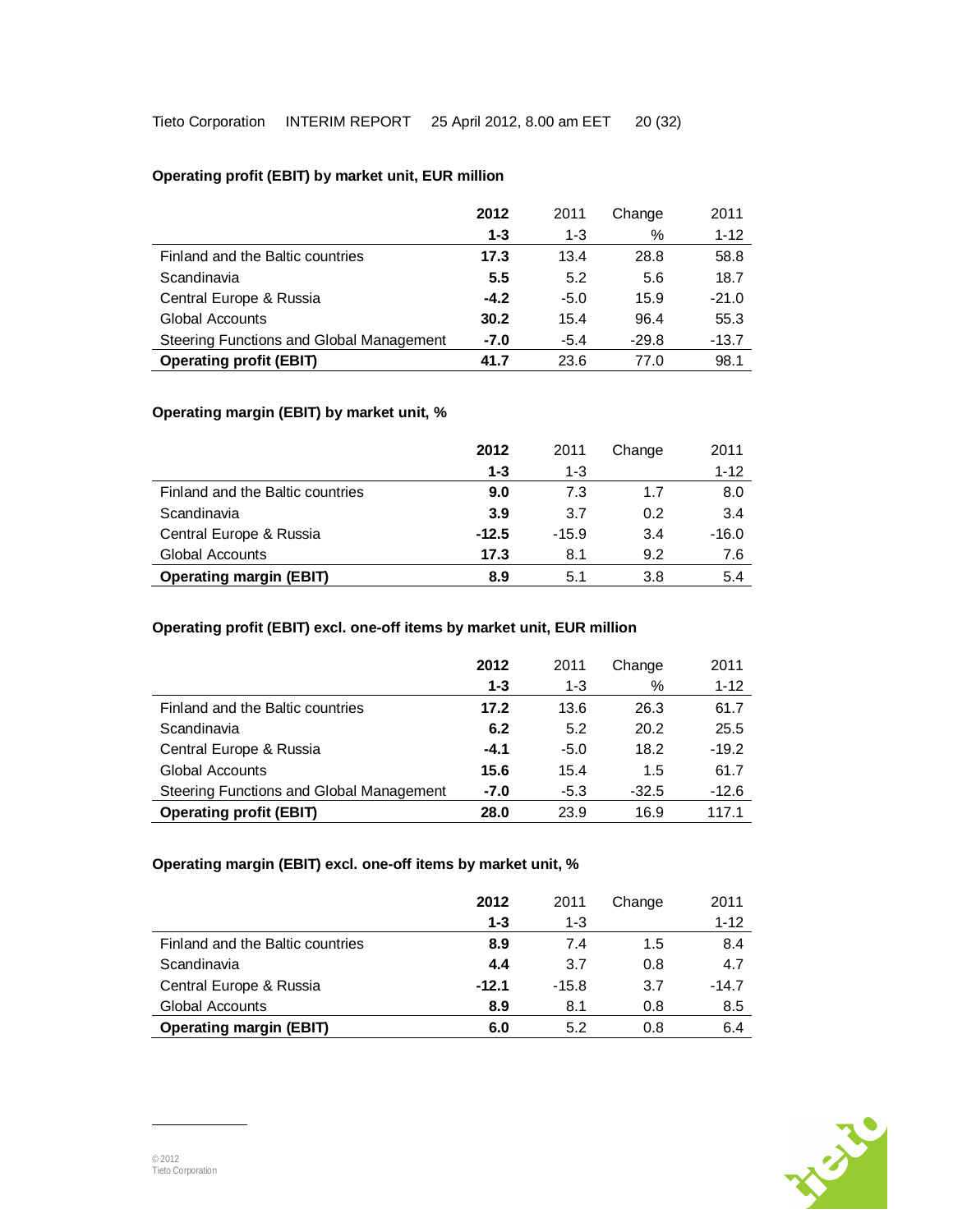## **Personnel by market unit**

|                                          | End of period |        |       |         | Average  |         |         |
|------------------------------------------|---------------|--------|-------|---------|----------|---------|---------|
|                                          | 2012          | Change | Share | 2011    | 2011     | 2012    | 2011    |
|                                          | $1 - 3$       | %      | %     | $1 - 3$ | $1 - 12$ | 1-3     | $1-3$   |
| Finland and the Baltic countries         | 4 9 04        | -3     | 27    | 5 0 5 9 | 4 8 4 3  | 4 871   | 5 1 1 4 |
| Scandinavia                              | 2690          | -3     | 15    | 2 7 8 0 | 2672     | 2668    | 2791    |
| Central Europe & Russia                  | 1 187         | -3     |       | 1 2 3 0 | 1 340    | 1 2 3 5 | 1 2 3 4 |
| Global Accounts                          | 8 4 8 5       | 3      | 47    | 8 2 1 7 | 8426     | 8 5 21  | 8 1 4 4 |
| Steering Functions and Global Management | 856           |        | 5     | 849     | 842      | 844     | 801     |
| Group total                              | 18 121        | 0      | 100   | 18 136  | 18 123   | 18 139  | 18 0 85 |

## **Personnel by country**

|                    | End of period |        |                |         | Average  |         |         |
|--------------------|---------------|--------|----------------|---------|----------|---------|---------|
|                    | 2012          | Change | Share          | 2011    | 2011     | 2012    | 2011    |
|                    | $1 - 3$       | %      | %              | $1 - 3$ | $1 - 12$ | $1 - 3$ | $1 - 3$ |
| Finland            | 5 5 3 0       | $-5$   | 31             | 5816    | 5512     | 5 5 0 7 | 5811    |
| Sweden             | 3 1 9 0       | 4      | 18             | 3073    | 3 1 2 1  | 3 1 5 5 | 3 0 9 9 |
| Czech              | 1977          | 4      | 11             | 1 907   | 1957     | 2 0 3 2 | 1 906   |
| India              | 1656          | 4      | 9              | 1 5 9 1 | 1646     | 1662    | 1 550   |
| China              | 1413          | 17     | 8              | 1 209   | 1 3 9 5  | 1 409   | 1 1 7 4 |
| Poland             | 1 1 9 5       | 15     | 7              | 1 0 4 3 | 1 1 9 1  | 1 193   | 1 0 0 5 |
| Germany            | 812           | -19    | 4              | 1 0 0 0 | 867      | 820     | 1 0 0 9 |
| Latvia             | 627           | 9      | 3              | 577     | 589      | 616     | 594     |
| Norway             | 469           | -4     | 3              | 488     | 470      | 470     | 493     |
| Italy              | 279           | 12     | $\overline{2}$ | 250     | 276      | 277     | 251     |
| Lithuania          | 147           | -9     | 1              | 161     | 152      | 148     | 206     |
| Denmark            | 127           | $-33$  | 1              | 189     | 131      | 128     | 163     |
| Netherlands        | 119           | -6     | 1              | 126     | 122      | 121     | 189     |
| Other              | 579           | $-18$  | 3              | 707     | 696      | 602     | 634     |
| Group total        | 18 121        | 0      | 100            | 18 136  | 18 123   | 18 139  | 18 0 85 |
| Onshore countries  | 10744         | $-5$   | 59             | 11 274  | 10873    | 10792   | 11 316  |
| Offshore countries | 7 377         | 7      | 41             | 6862    | 7 2 5 0  | 7 347   | 6769    |
| <b>Group total</b> | 18 121        | 0      | 100            | 18 136  | 18 123   | 18 139  | 18 0 85 |

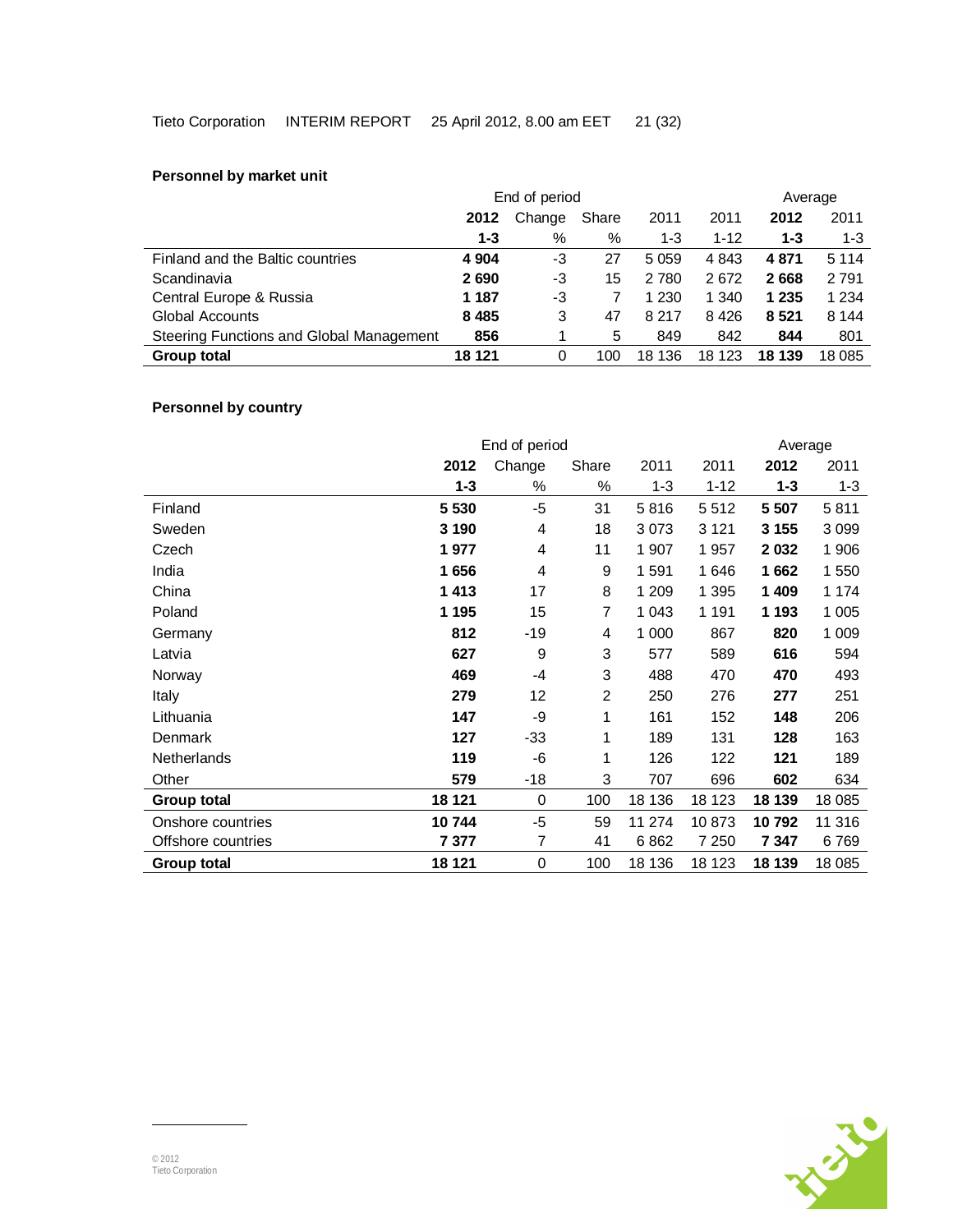|                                           | 2012   | 2011   | Change | 2011   |
|-------------------------------------------|--------|--------|--------|--------|
|                                           | 31 Mar | 31 Mar | %      | 31 Dec |
| Finland                                   | 124.6  | 149.4  | $-17$  | 128.0  |
| Sweden                                    | 32.2   | 36.6   | $-12$  | 33.9   |
| Other                                     | 17.5   | 26.9   | -35    | 18.5   |
| <b>Total countries</b>                    | 174.2  | 212.9  | $-18$  | 180.3  |
| Non-current assets classified as held for |        |        |        |        |
| sale                                      | 1.1    | 0.0    |        | 3.1    |
| <b>Total non-current assets</b>           | 175.3  | 212.9  | -18    | 183.4  |

## **Non-current assets by country, EUR million**

Goodwill is allocated to the Cash Generating Units, which include several countries and therefore goodwill is not included in the country specific non-current assets shown above.

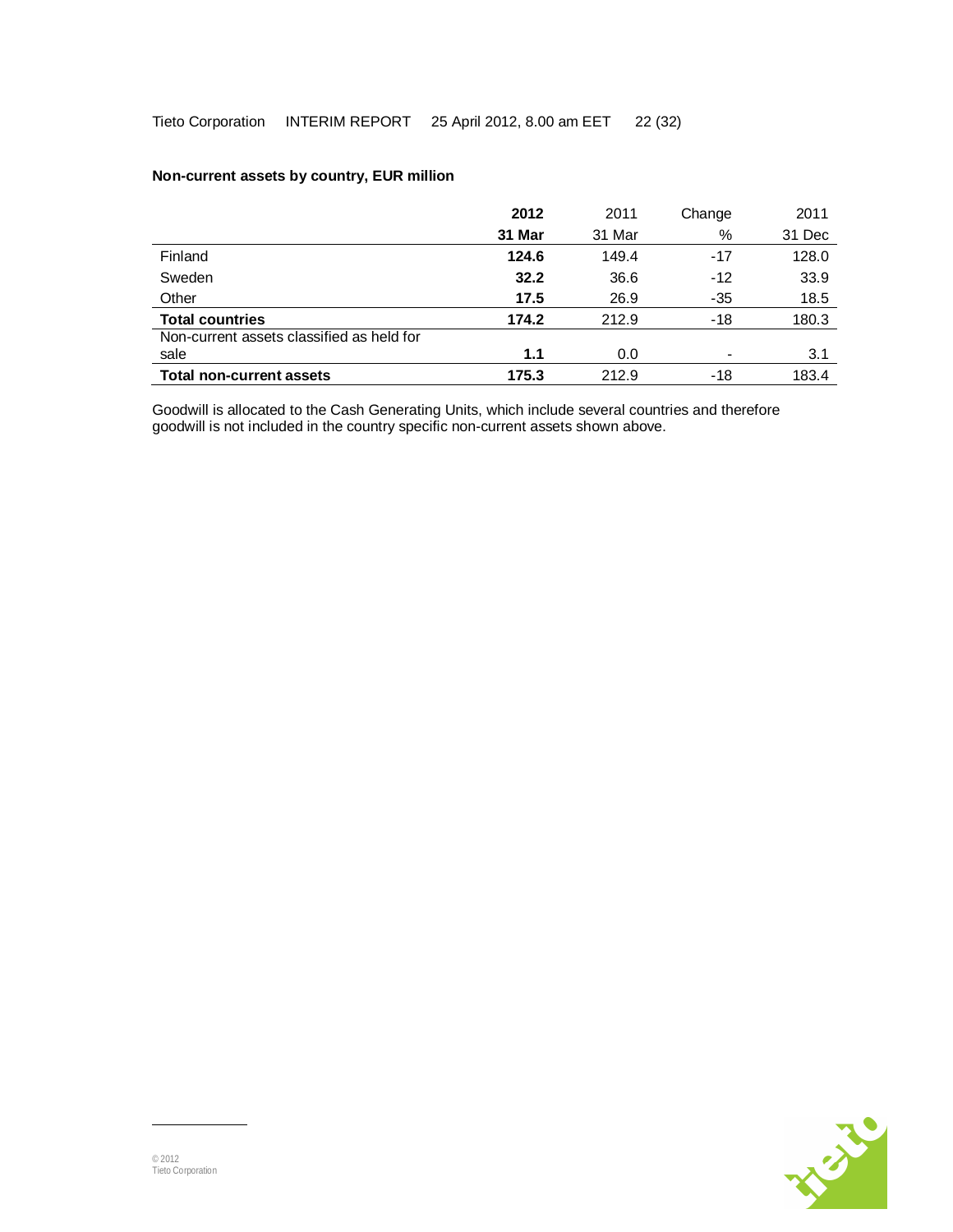## **Capital expenditure by market unit, EUR million**

|                                          | 2012    | 2011    | Change | 2011     |
|------------------------------------------|---------|---------|--------|----------|
|                                          | $1 - 3$ | $1 - 3$ | %      | $1 - 12$ |
| Finland and the Baltic countries         | 11.7    | 58.8    | -80    | 85.8     |
| Scandinavia                              | 1.9     | 4.3     | -56    | 9.4      |
| Central Europe & Russia                  | 0.4     | 1.0     | -61    | 3.9      |
| <b>Global Accounts</b>                   | 0.4     | 1.1     | -64    | 3.9      |
| Steering Functions and Global Management | 0.0     | 0.0     | 0      | 0.5      |
| <b>Group total</b>                       | 14.4    | 65.3    | -78    | 103.6    |

### **Depreciation by market unit, EUR million**

|                                          | 2012    | 2011    | Change | 2011     |
|------------------------------------------|---------|---------|--------|----------|
|                                          | $1 - 3$ | $1 - 3$ | $\%$   | $1 - 12$ |
| Finland and the Baltic countries         | 14.7    | 15.7    | -6     | 61.7     |
| Scandinavia                              | 2.7     | 3.1     | $-12$  | 11.6     |
| Central Europe & Russia                  | 0.7     | 0.7     | $-2$   | 3.7      |
| <b>Global Accounts</b>                   | 0.9     | 0.9     |        | 4.1      |
| Steering Functions and Global Management | 0.2     | 0.6     | -62    | 2.1      |
| <b>Group total</b>                       | 19.2    | 21.0    | -8     | 83.2     |

## **Amortization on allocated intangible assets from acquisitions by market unit, EUR million**

|                                          | 2012 | 2011    | Change | 2011     |
|------------------------------------------|------|---------|--------|----------|
|                                          | 1-3  | $1 - 3$ | %      | $1 - 12$ |
| Finland and the Baltic countries         | 0.1  | 0.1     | -4     | 0.4      |
| Scandinavia                              | 0.3  | 0.3     | -16    | 1.2      |
| Central Europe & Russia                  | 0.3  | 0.3     | -7     | 1.4      |
| Global Accounts                          | 0.8  | 1.1     | $-28$  | 4.3      |
| Steering Functions and Global Management | 0.0  | 0.0     | 0      | 0.0      |
| <b>Group total</b>                       | 1.5  | 1.9     | -21    | 7.3      |

## **Impairment losses by market unit, EUR million**

|                                          | 2012    | 2011    | Change                   | 2011     |
|------------------------------------------|---------|---------|--------------------------|----------|
|                                          | $1 - 3$ | $1 - 3$ | %                        | $1 - 12$ |
| Finland and the Baltic countries         | 0.0     | 0.0     | 0                        | 0.0      |
| Scandinavia                              | 0.5     | 0.0     | $\,$                     | 0.2      |
| Central Europe & Russia                  | 0.0     | 0.0     | 0                        | 0.0      |
| <b>Global Accounts</b>                   | 0.0     | 0.0     | 0                        | 5.8      |
| Steering Functions and Global Management | 0.0     | 0.0     | 0                        | 0.0      |
| <b>Group total</b>                       | 0.5     | 0.0     | $\overline{\phantom{0}}$ | 6.0      |

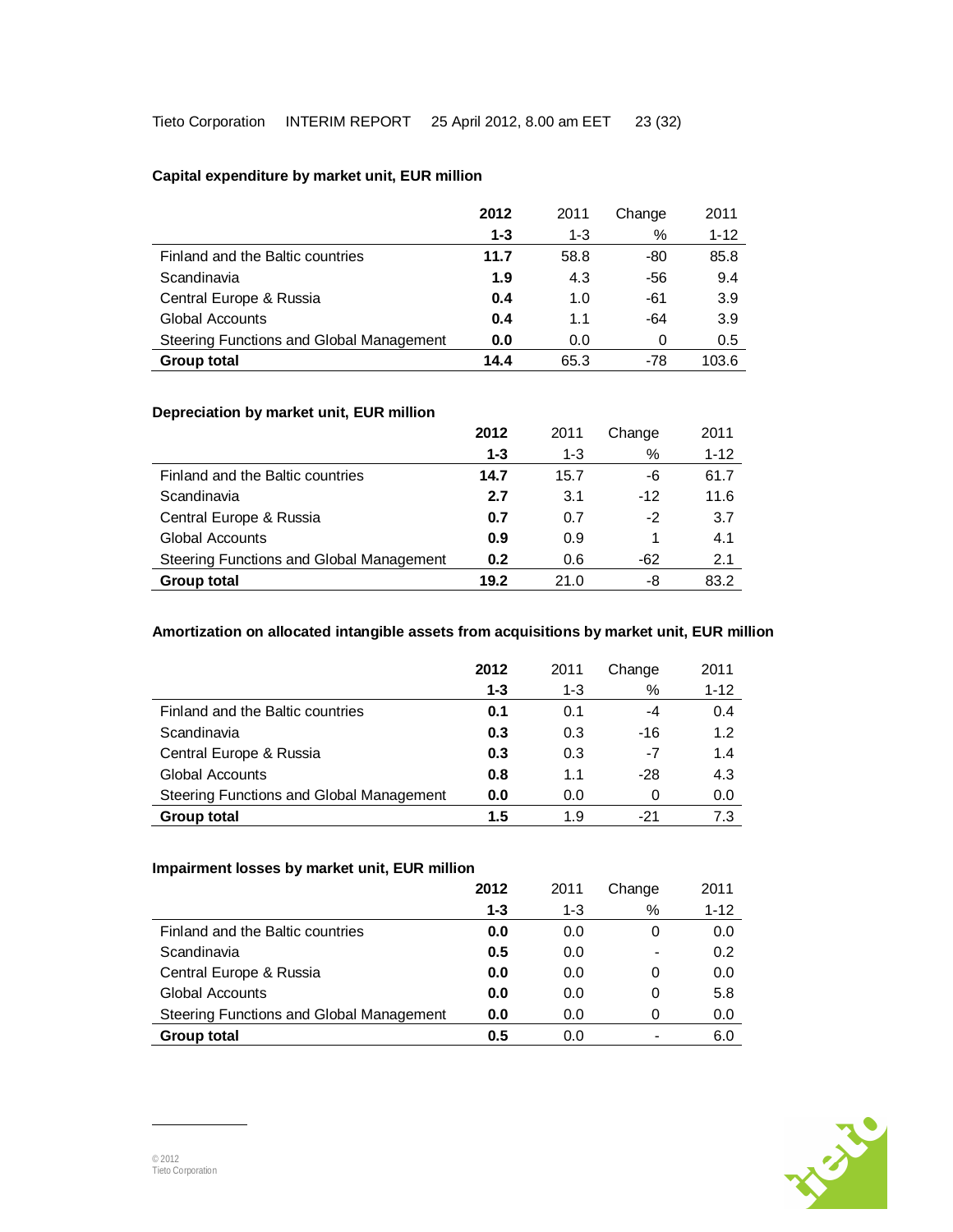|                                               | 31 Mar 2012 | 31 Dec 2011 |
|-----------------------------------------------|-------------|-------------|
|                                               |             |             |
| For Tieto obligations                         |             |             |
| Pledges                                       |             |             |
| On behalf of joint ventures                   |             |             |
| Other Tieto obligations                       |             |             |
| Rent commitments due in one year              | 46.8        | 53.7        |
| Rent commitments due in 1-5 years             | 141.7       | 118.3       |
| Rent commitments due after 5 years            | 30.7        | 42.4        |
| Operating lease commitments due in one year   | 8.0         | 8.2         |
| Operating lease commitments due in 1-5 years  | 8.5         | 8.5         |
| Operating lease commitments due after 5 years | 0.0         | 0.0         |
| Other commitments                             |             |             |
| Performance guarantees                        | 39.2        | 39.3        |
| Lease guarantees                              | 12.1        | 10.4        |
| Other                                         | 0.6         | 0.8         |

## **Commitments and contingencies, EUR million**

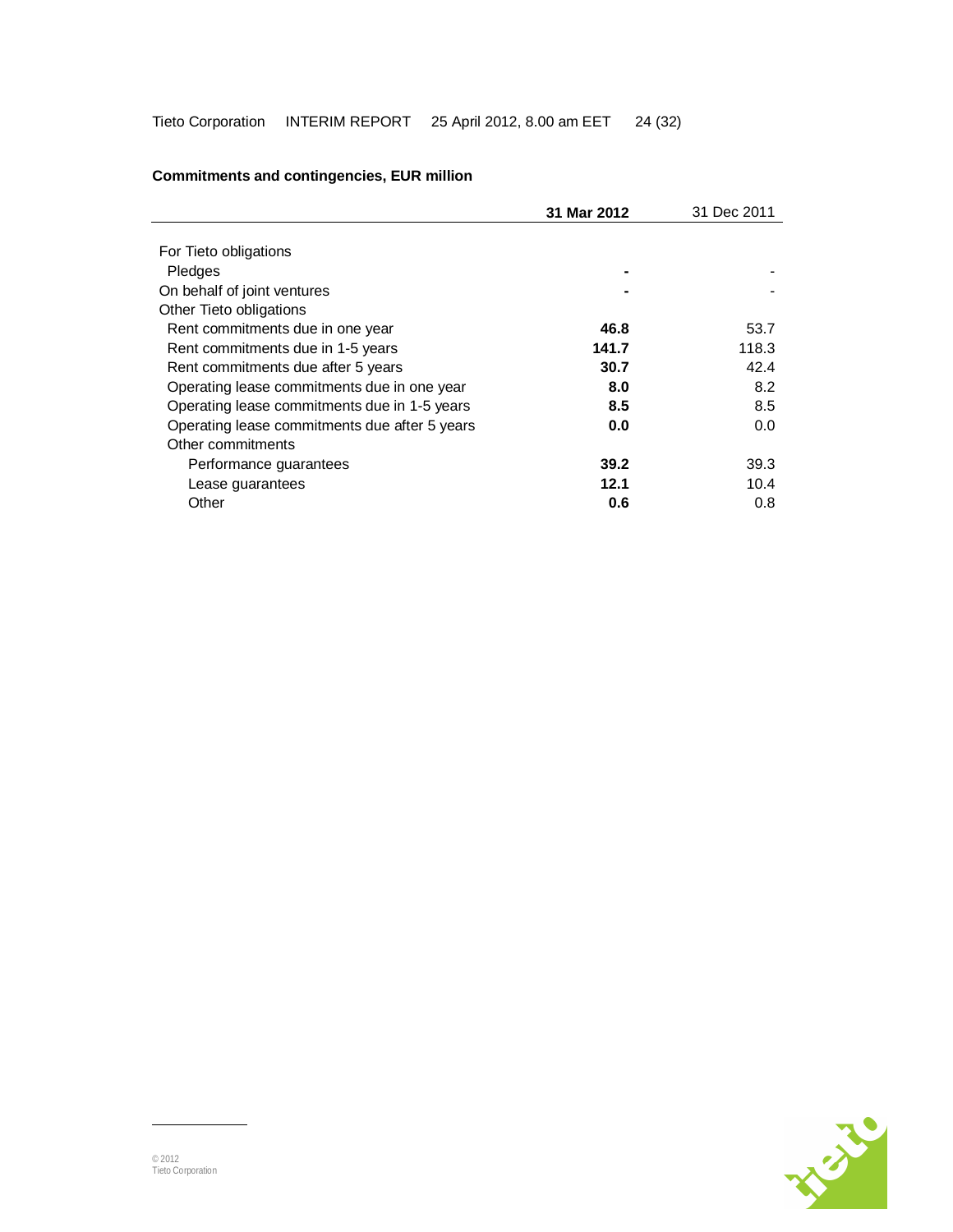## **Derivatives, EUR million**

#### **Notional amounts of derivatives**

Includes the gross amount of all notional values for contracts that have not yet been settled or closed. The amount of notional value outstanding is not necessarily a measure or indication of market risk, as the exposure of certain contracts may be offset by other contracts.

|                                                            | 31 Mar 2012     | 31 Dec 2011 |
|------------------------------------------------------------|-----------------|-------------|
|                                                            |                 |             |
| Foreign exchange forward contracts                         | 268.9           | 235.6       |
| Forward contracts outside hedge accounting                 | 233.1           | 187.2       |
| Forward contracts within hedge accounting                  | 35.8            | 48.5        |
| Electricity price futures contracts                        | 3.1             | 3.4         |
| Interest rate swap                                         | 205.0           | 250.0       |
| <b>Fair values of derivatives</b>                          |                 |             |
| The net fair values of derivative financial instruments at |                 |             |
| the balance sheet date were:                               | 31 Mar 2012     | 31 Dec 2011 |
|                                                            |                 |             |
| Foreign exchange forward contracts                         | $-1.1$          | $-5.1$      |
| Electricity price futures contracts                        | $-0.7$          | $-0.7$      |
| Interest rate swaps                                        | $-0.5$          | $-0.6$      |
|                                                            |                 |             |
| Derivatives are used for economic hedging purposes only.   |                 |             |
|                                                            |                 |             |
| Gross positive fair values of derivatives:                 | <b>Positive</b> | Positive    |
|                                                            | 31 Mar 2012     | 31 Dec 2011 |
|                                                            |                 |             |
| Foreign exchange forward contracts                         | 1.2             | 0.9         |
| Forward contracts outside hedge accounting                 | 0.9             | 0.8         |
| Forward contracts within hedge accounting *)               | 0.3             | 0.1         |
| Electricity price futures contracts                        |                 |             |
| Interest rate swaps                                        | 3.7             | 2.5         |
|                                                            |                 |             |
| Gross negative fair values of derivatives:                 | <b>Negative</b> | Negative    |
|                                                            | 31 Mar 2012     | 31 Dec 2011 |
|                                                            |                 |             |
| Foreign exchange forward contracts                         | $-2.3$          | $-5.9$      |
| Forward contracts outside hedge accounting                 | $-1.7$          | $-3.5$      |
| Forward contracts within hedge accounting *)               | $-0.6$          | $-2.4$      |
| Electricity price futures contracts                        | $-0.7$          | $-0.7$      |
| Interest rate swaps                                        | $-4.2$          | $-3.1$      |
|                                                            |                 |             |
|                                                            |                 |             |
| *) Forward contracts within hedge accounting (net)         | $-0.3$          | $-2.3$      |
| The amount recognized in equity with deferred tax          | $-0.2$          | $-2.2$      |
| Net periodic interest rate difference recognized in        |                 |             |
| interest income/expenses                                   | $-0.1$          | $-0.1$      |

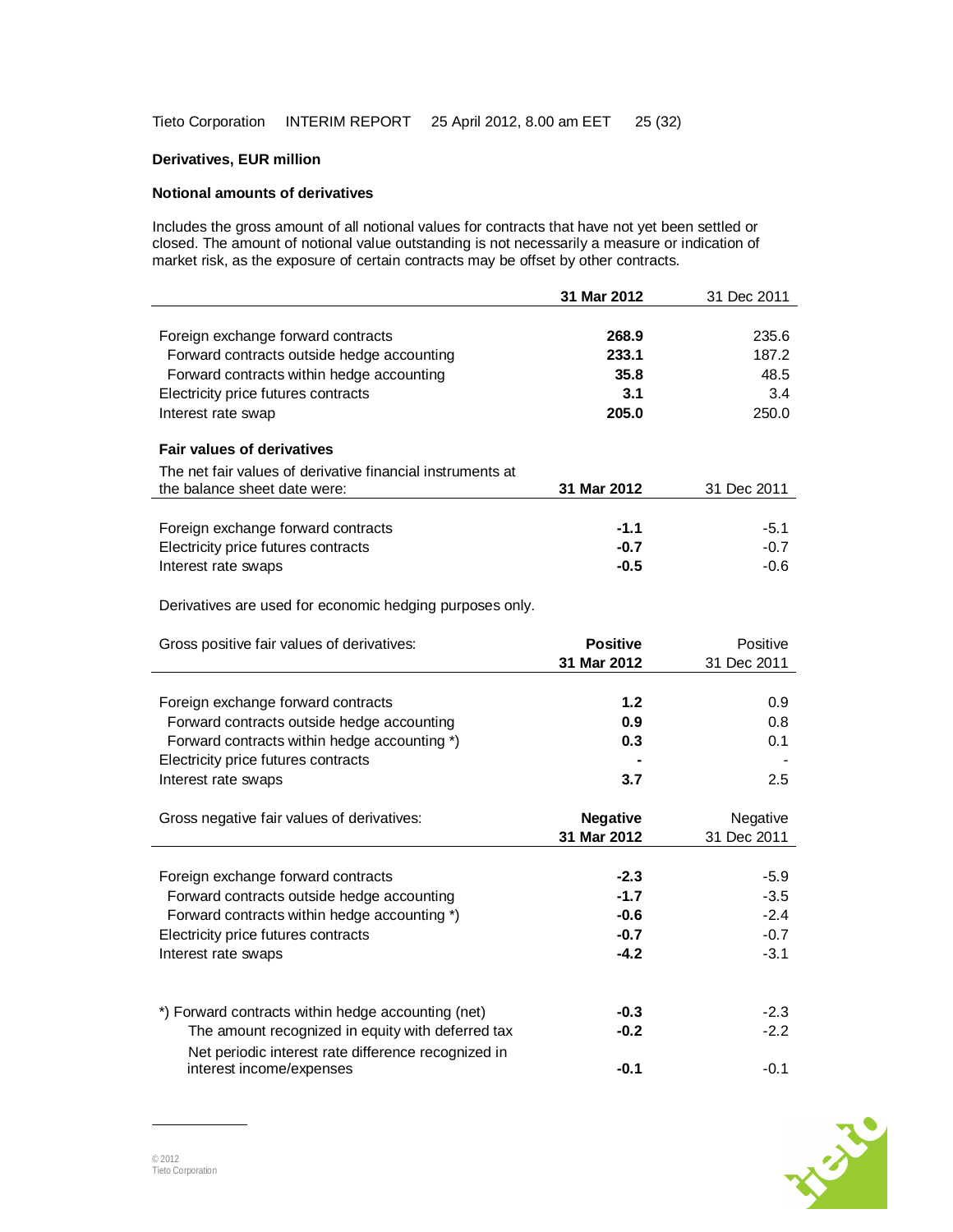## **QUARTERLY FIGURES**

## **Key figures**

|                                                | 2012    | 2011      | 2011  | 2011  | 2011    |
|------------------------------------------------|---------|-----------|-------|-------|---------|
|                                                | $1 - 3$ | $10 - 12$ | $7-9$ | $4-6$ | $1 - 3$ |
| Earnings per share, EUR                        |         |           |       |       |         |
| - basic                                        | 0.45    | 0.18      | 0.31  | 0.16  | 0.19    |
| - diluted                                      | 0.45    | 0.18      | 0.31  | 0.16  | 0.19    |
| Equity per share, EUR                          | 7.69    | 7.90      | 7.66  | 7.40  | 7.28    |
| Return on equity rolling 12 month, %           | 14.7    | 10.7      | 8.9   | 9.6   | 9.9     |
| Return on capital employed rolling 12 month, % | 20.8    | 18.3      | 16.1  | 14.9  | 16.1    |
| Equity ratio, %                                | 44.7    | 46.4      | 47.7  | 46.4  | 43.3    |
| Net interest-bearing liabilities, EUR million  | 11.7    | 82.7      | 111.9 | 136.4 | 76.2    |
| Gearing, %                                     | 2.1     | 14.6      | 20.4  | 25.8  | 14.6    |
| Investments, EUR million                       | 14.4    | 13.8      | 11.2  | 13.3  | 65.3    |

## **Income statement, EUR million**

|                                                      | 2012    | 2011      | 2011   | 2011   | 2011    |
|------------------------------------------------------|---------|-----------|--------|--------|---------|
|                                                      | $1 - 3$ | $10 - 12$ | $7-9$  | 4-6    | $1 - 3$ |
| Net sales                                            | 467.1   | 489.7     | 414.5  | 462.3  | 461.6   |
| Other operating income                               | 17.0    | 2.9       | 1.6    | 2.8    | 1.7     |
| Employee benefit expenses                            | 274.7   | 268.8     | 223.7  | 270.9  | 265.3   |
| Depreciation, amortization and<br>impairment charges | 21.2    | 28.7      | 22.1   | 22.8   | 22.9    |
| Other operating expenses                             | 146.5   | 169.0     | 141.1  | 152.2  | 151.5   |
| Operating profit (EBIT)                              | 41.7    | 26.1      | 29.2   | 19.2   | 23.6    |
| Financial income and expenses                        | $-2.1$  | $-2.1$    | $-1.3$ | $-1.4$ | $-2.0$  |
| Profit before taxes                                  | 39.6    | 24.0      | 27.9   | 17.8   | 21.6    |
| Income taxes                                         | $-7.6$  | $-11.5$   | $-5.4$ | $-6.4$ | $-8.1$  |
| Net profit for the period                            | 32.0    | 12.5      | 22.5   | 11.4   | 13.5    |

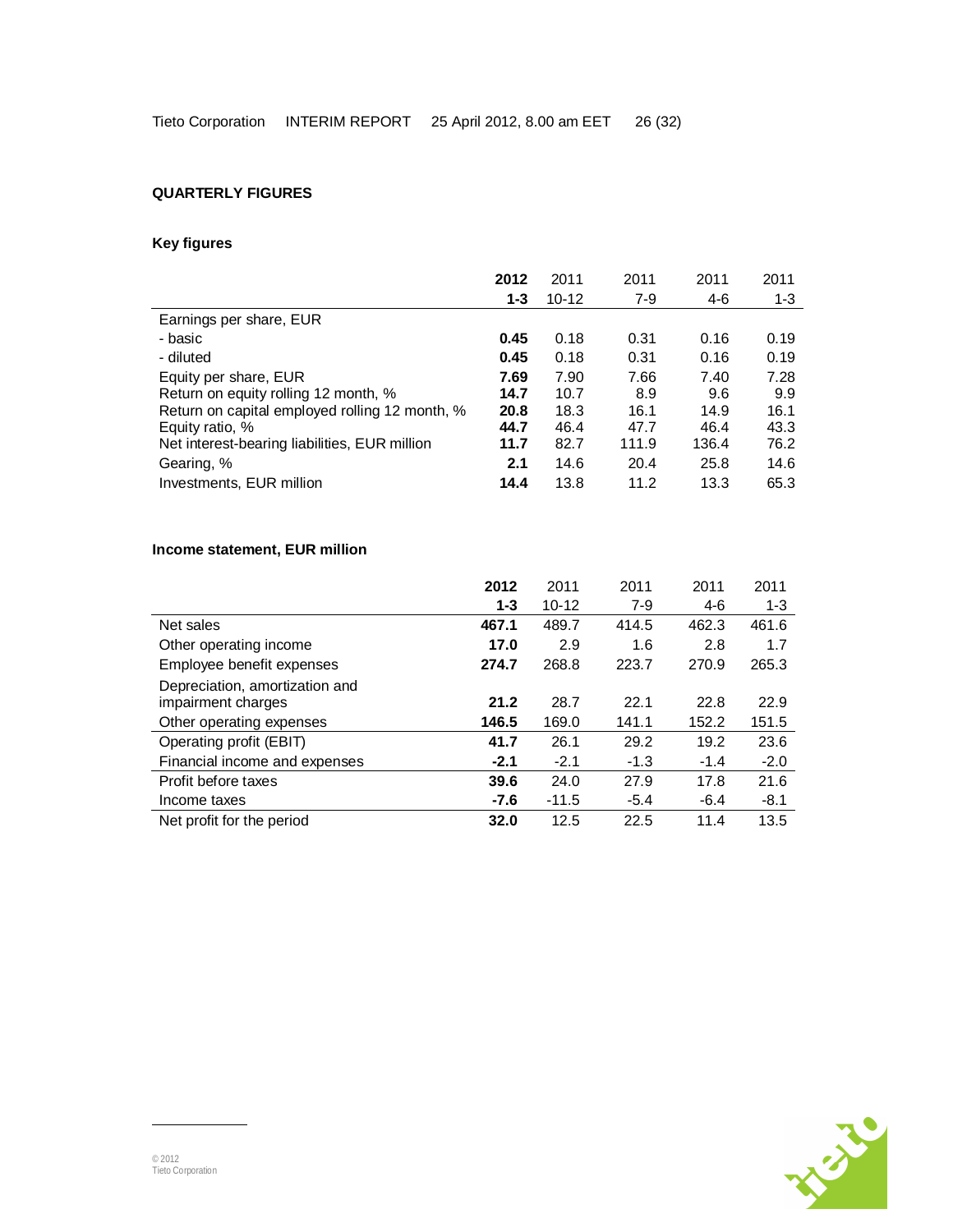## **Balance sheet, EUR million**

|                                         | 2012      | 2011    | 2011                     | 2011        | 2011    |
|-----------------------------------------|-----------|---------|--------------------------|-------------|---------|
|                                         | 31 Mar    | 31 Dec  | 30 Sep                   | 30 Jun      | 31 Mar  |
|                                         |           |         |                          |             |         |
| Goodwill                                | 415.3     | 413.2   | 416.6                    | 418.0       | 421.3   |
| Other intangible assets                 | 72.4      | 77.1    | 82.3                     | 88.1        | 93.4    |
| Property, plant and equipment           | 101.8     | 103.2   | 109.7                    | 116.0       | 119.5   |
| Other non-current assets                | 48.7      | 53.6    | 64.3                     | 66.7        | 67.4    |
| Total non-current assets                | 638.2     | 647.1   | 672.9                    | 688.8       | 701.6   |
| Trade receivables and other             |           |         |                          |             |         |
| current assets                          | 490.2     | 495.6   | 479.8                    | 488.5       | 494.7   |
| Cash and cash equivalents               | 162.9     | 95.8    | 69.4                     | 47.4        | 113.4   |
| Total current assets                    | 653.1     | 591.4   | 549.2                    | 535.9       | 608.1   |
| Assets classified as held for sale      | 25.6      | 41.4    | $\overline{\phantom{0}}$ |             |         |
| <b>Total assets</b>                     | 1 3 1 6.9 | 1 279.9 | 1 2 2 2 . 1              | 1 2 2 4 . 7 | 1 309.7 |
|                                         |           |         |                          |             |         |
| Total equity                            | 549.7     | 564.8   | 547.4                    | 528.9       | 520.3   |
| Non-current loans                       | 114.3     | 117.9   | 122.7                    | 176.4       | 185.6   |
| Other non-current liabilities           | 74.0      | 73.2    | 74.4                     | 72.2        | 66.7    |
| Total non-current liabilities           | 188.3     | 191.1   | 197.1                    | 248.6       | 252.3   |
| Trade payables and other                |           |         |                          |             |         |
| current liabilities                     | 477.7     | 399.6   | 384.5                    | 396.1       | 486.3   |
| Provisions                              | 19.6      | 30.1    | 27.4                     | 35.7        | 37.7    |
| <b>Current loans</b>                    | 65.1      | 65.7    | 65.7                     | 15.4        | 13.1    |
| Total current liabilities               | 562.4     | 495.4   | 477.6                    | 447.2       | 537.1   |
| Liabilities classified as held for sale | 16.5      | 28.6    | $\overline{\phantom{0}}$ |             |         |
| <b>Total equity and liabilities</b>     | 1 3 1 6.9 | 1 279.9 | 1 2 2 2 . 1              | 1 2 2 4 . 7 | 1 309.7 |

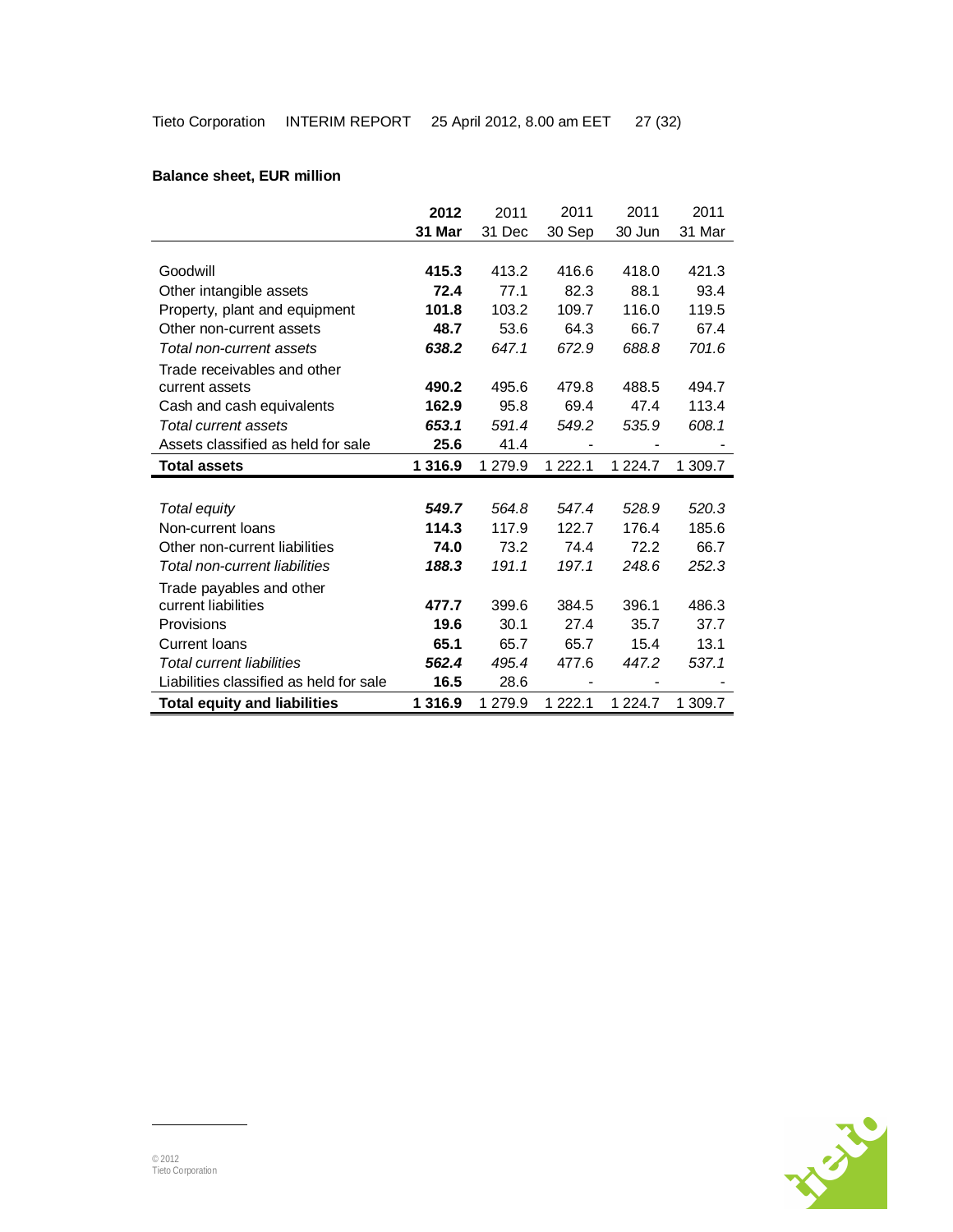## **Cash flow, EUR million**

|                                                      | 2012    | 2011      | 2011                     | 2011    | 2011             |
|------------------------------------------------------|---------|-----------|--------------------------|---------|------------------|
|                                                      | $1 - 3$ | $10 - 12$ | 7-9                      | 4-6     | $1 - 3$          |
|                                                      |         |           |                          |         |                  |
| Cash flow from operations                            |         |           |                          |         |                  |
| Net profit                                           | 32.0    | 12.5      | 22.5                     | 11.5    | 13.5             |
| Adjustments                                          | 15.6    | 46.1      | 28.3                     | 30.6    | 35.5             |
| Change in net working capital                        | 16.6    | $-5.5$    | $-2.2$                   | $-34.6$ | 0.2              |
| Cash generated from operations                       | 64.2    | 53.1      | 48.6                     | 7.5     | 49.2             |
| Net financial expenses paid                          | $-1.3$  | $-5.2$    | $-0.8$                   | 0.6     | $-2.5$           |
| Income taxes paid                                    | 6.4     | $-4.2$    | $-7.1$                   | $-8.1$  | $-7.9$           |
| Net cash flow from operations                        | 69.3    | 43.7      | 40.7                     | $0.0\,$ | 38.8             |
|                                                      |         |           |                          |         |                  |
| Net cash used in investing activities                | 3.5     | $-11.3$   | $-10.3$                  | $-13.7$ | $-19.8$          |
|                                                      |         |           |                          |         |                  |
| Net cash used in financing activities                | $-4.2$  | $-3.9$    | $-3.3$                   | $-56.2$ | $-5.8$           |
| Change in cash and cash equivalents                  | 68.6    | 28.5      | 27.1                     | $-69.9$ | 13.2             |
|                                                      |         |           |                          |         |                  |
| Cash and cash equivalents at the beginning of period | 95.8    | 69.4      | 47.4                     | 113.4   | 98.0             |
| Foreign exchange differences                         | 0.0     | $-0.6$    | $-5.1$                   | 3.9     | $2.2\phantom{0}$ |
| Assets classified as held for sale                   | $-1.5$  | $-1.5$    | $\overline{\phantom{a}}$ |         |                  |
| Change in cash and cash equivalents                  | 68.6    | 28.5      | 27.1                     | $-69.9$ | 13.2             |
| Cash and cash equivalents at the end of period       | 162.9   | 95.8      | 69.4                     | 47.4    | 113.4            |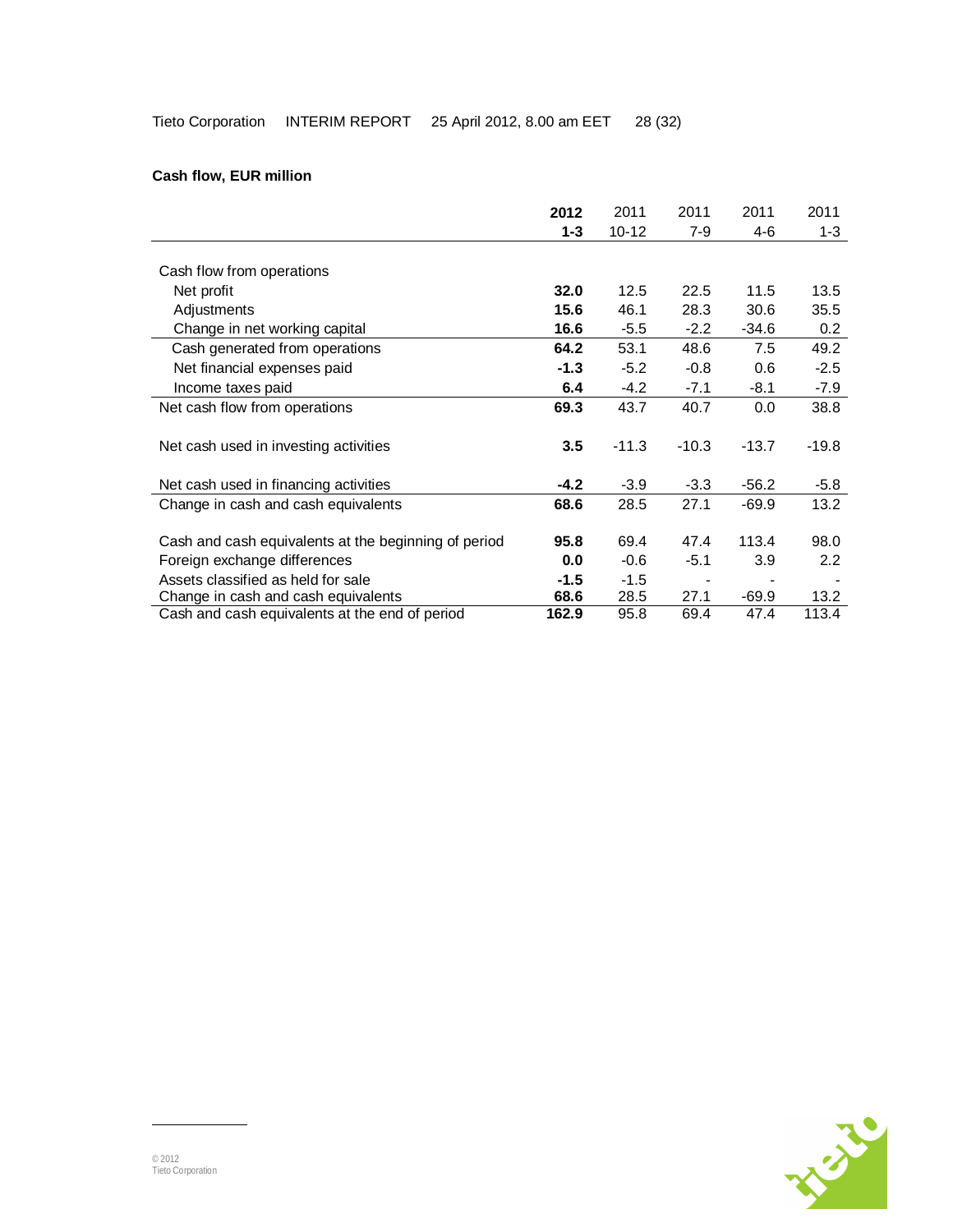#### **QUARTERLY FIGURES BY SEGMENTS**

### **Net sales by market unit, EUR million**

|                                  | 2012 | 2011      | 2011  | 2011 | 2011    |
|----------------------------------|------|-----------|-------|------|---------|
|                                  | 1-3  | $10 - 12$ | $7-9$ | 4-6  | $1 - 3$ |
| Finland and the Baltic countries | 193  | 202       | 169   | 178  | 184     |
| Scandinavia                      | 141  | 147       | 120   | 140  | 141     |
| Central Europe & Russia          | 34   | 36        | 31    | 33   | 31      |
| Global Accounts                  | 175  | 185       | 162   | 193  | 190     |
| Group elimination                | -75  | -80       | -68   | -80  | -85     |
| Group total                      | 467  | 490       | 415   | 462  | 462     |

### **Customer sales by business line, EUR million**

|                                      | 2012    | 2011      | 2011  | 2011 | 2011    |
|--------------------------------------|---------|-----------|-------|------|---------|
|                                      | $1 - 3$ | $10 - 12$ | $7-9$ | 4-6  | $1 - 3$ |
| <b>Industry Solutions</b>            | 143     | 147       | 120   | 132  | 130     |
| <b>Enterprise Solutions</b>          | 72      | 71        | 59    | 78   | 67      |
| Managed Services and Transformation  | 172     | 182       | 159   | 160  | 172     |
| <b>Product Engineering Solutions</b> | 81      | 90        | 77    | 93   | 92      |
| Group total                          | 467     | 490       | 415   | 462  | 462     |

The comparison figures for 2011 have changed due to transfer of businesses between the business lines in the beginning of 2012.

### **Net sales by customer sector, EUR million**

|                  | 2012    | 2011      | 2011 | 2011 | 2011    |
|------------------|---------|-----------|------|------|---------|
|                  | $1 - 3$ | $10 - 12$ | 7-9  | 4-6  | $1 - 3$ |
| Telecom          | 145     | 152       | 129  | 151  | 147     |
| Finance          | 96      | 98        | 85   | 95   | 96      |
| Industry sectors | 226     | 240       | 200  | 216  | 219     |
| Group total      | 467     | 490       | 415  | 462  | 462     |

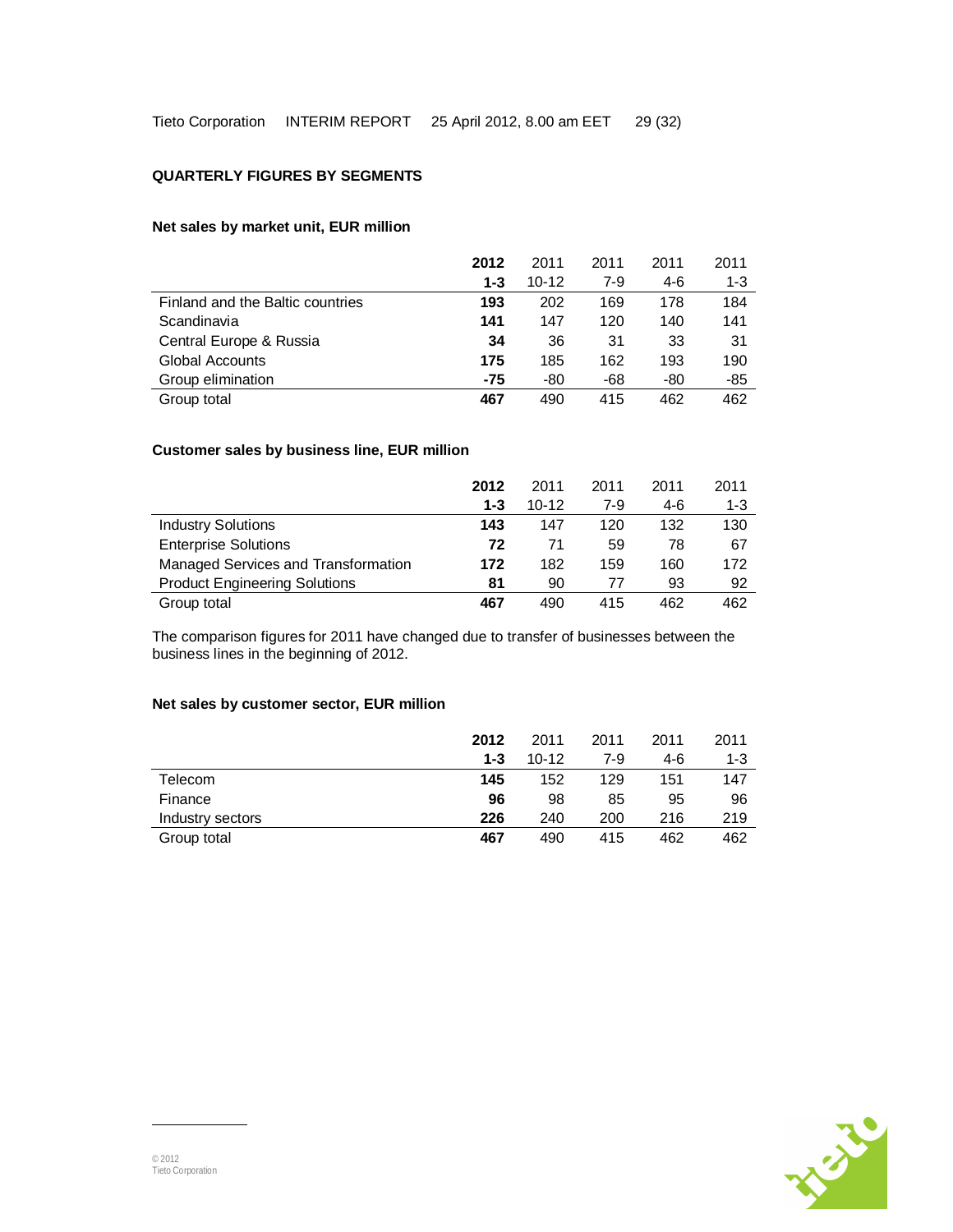## **Operating profit (EBIT) by market unit, EUR million**

|                                          | 2012    | 2011      | 2011   | 2011   | 2011    |
|------------------------------------------|---------|-----------|--------|--------|---------|
|                                          | $1 - 3$ | $10 - 12$ | $7-9$  | $4-6$  | $1 - 3$ |
| Finland and the Baltic countries         | 17.3    | 23.9      | 17.3   | 4.2    | 13.4    |
| Scandinavia                              | 5.5     | 2.4       | 6.0    | 5.1    | 5.2     |
| Central Europe & Russia                  | $-4.2$  | $-6.8$    | $-3.6$ | - 5.6  | $-5.0$  |
| <b>Global Accounts</b>                   | 30.2    | 9.6       | 11.9   | 18.5   | 15.4    |
| Steering Functions and Global Management | - 7.0   | $-2.9$    | $-2.3$ | $-3.1$ | $-5.4$  |
| Operating profit (EBIT)                  | 41.7    | 26.1      | 29.2   | 19.2   | 23.6    |

### **Operating margin (EBIT) by market unit, %**

|                                  | 2012    | 2011      | 2011    | 2011    | 2011    |
|----------------------------------|---------|-----------|---------|---------|---------|
|                                  | $1 - 3$ | $10 - 12$ | $7-9$   | 4-6     | $1 - 3$ |
| Finland and the Baltic countries | 9.0     | 11.9      | 10.2    | 24      | 7.3     |
| Scandinavia                      | 3.9     | 1.6       | 5.0     | 3.7     | 3.7     |
| Central Europe & Russia          | $-12.5$ | $-18.9$   | $-11.5$ | $-17.1$ | $-15.9$ |
| <b>Global Accounts</b>           | 17.3    | 5.2       | 7.4     | 9.6     | 8.1     |
| Operating margin (EBIT)          | 8.9     | 5.3       |         | 41      | 5.1     |

## **Operating profit (EBIT) excl. one-off items by market unit, EUR million**

|                                          | 2012    | 2011      | 2011   | 2011   | 2011    |
|------------------------------------------|---------|-----------|--------|--------|---------|
|                                          | $1 - 3$ | $10 - 12$ | $7-9$  | $4-6$  | $1 - 3$ |
| Finland and the Baltic countries         | 17.2    | 24.6      | 19.4   | 4.1    | 13.6    |
| Scandinavia                              | 6.2     | 2.4       | 8.6    | 9.2    | 5.2     |
| Central Europe & Russia                  | $-4.1$  | $-5.3$    | $-3.6$ | $-5.4$ | $-5.0$  |
| <b>Global Accounts</b>                   | 15.6    | 15.3      | 12.5   | 18.5   | 15.4    |
| Steering Functions and Global Management | $-7.0$  | $-2.8$    | $-2.4$ | $-2.1$ | $-5.3$  |
| Operating profit (EBIT)                  | 28.0    | 34.2      | 34.5   | 24.5   | 23.9    |

## **Operating margin (EBIT) excl. one-off items by market unit, %**

|                                  | 2012    | 2011      | 2011    | 2011    | 2011    |
|----------------------------------|---------|-----------|---------|---------|---------|
|                                  | $1 - 3$ | $10 - 12$ | $7-9$   | 4-6     | $1 - 3$ |
| Finland and the Baltic countries | 8.9     | 12.2      | 11.5    | 2.3     | 7.4     |
| Scandinavia                      | 4.4     | 1.6       | 7.2     | 6.6     | 3.7     |
| Central Europe & Russia          | $-12.1$ | $-14.7$   | $-11.4$ | $-16.5$ | $-15.8$ |
| <b>Global Accounts</b>           | 8.9     | 8.3       | 7.7     | 9.6     | 8.1     |
| Operating margin (EBIT)          | 6.0     | 7.0       | 8.3     | 5.3     | 5.2     |

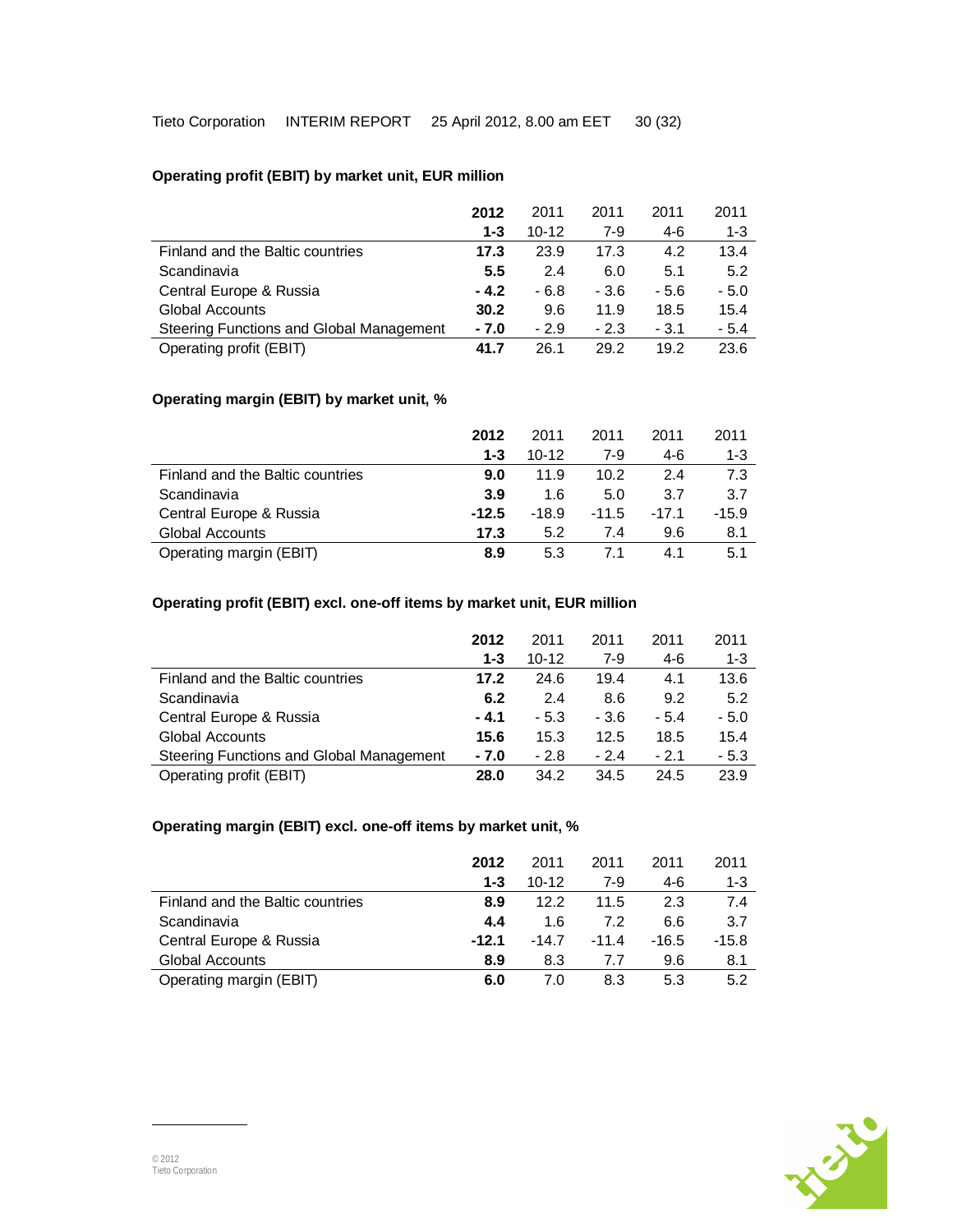|    |                                        | <b>Shares</b> | %     |
|----|----------------------------------------|---------------|-------|
| 1  | Cevian Capital                         | 10 763 048    | 14.9  |
| 2  | Solidium Oy                            | 7 415 418     | 10.3  |
| 3  | Ilmarinen Mutual Pension Insurance Co. | 2 919 367     | 4.1   |
| 4  | Varma Mutual Pension Insurance Co.     | 2 859 749     | 4.0   |
| 5  | Etera Mutual Pension Insurance Co.     | 2 460 889     | 3.4   |
| 6  | OP-Pohjola Group Central Cooperative   | 2 380 330     | 3.3   |
| 7  | Svenska Litteratursällskapet i Finland | 1 764 300     | 2.4   |
| 8  | Swedbank Robur fonder                  | 1 677 851     | 2.3   |
| 9  | The State Pension fund                 | 873 000       | 1.2   |
| 10 | Tapiola Pension                        | 700 000       | 1.0   |
|    |                                        | 33 813 952    | 46.9  |
|    | Nominee registered                     | 22 218 191    | 30.8  |
|    | Others                                 | 15 991 030    | 22.2  |
|    | Total                                  | 72 023 173    | 100.0 |

### **Major shareholders on 31 March 2012**

Based on the ownership records of Euroclear Finland Oy and Euroclear Sweden AB.

### **For further information, please contact:**

Lasse Heinonen, CFO, tel. +358 (0)2072 66329, +358 50 393 4950, lasse.heinonen(at)tieto.com Tanja Lounevirta, Acting Head of Communications and IR, tel. +358 50 321 7510, tanja.lounevirta(at)tieto.com